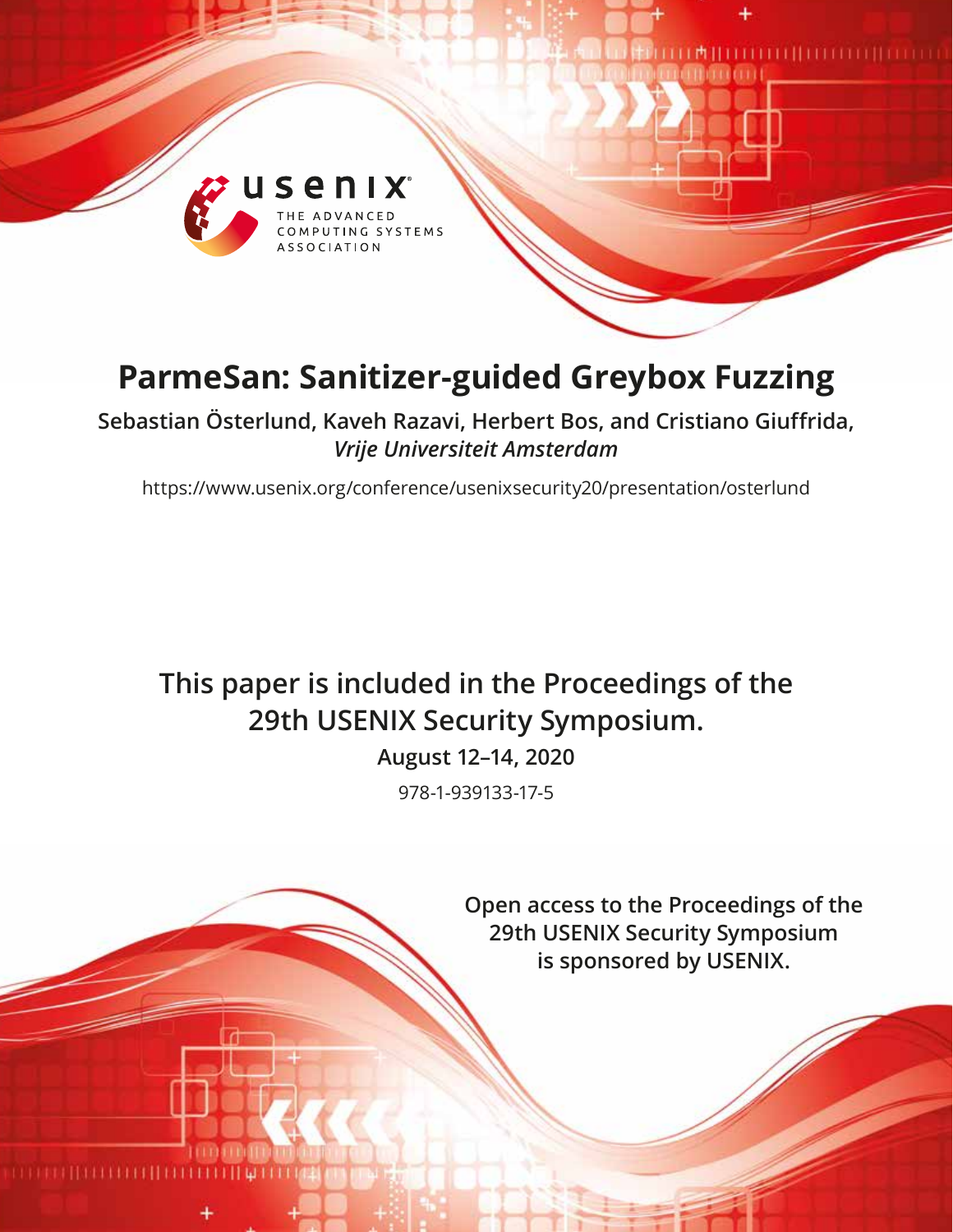# ParmeSan: Sanitizer-guided Greybox Fuzzing

Sebastian Österlund *Vrije Universiteit Amsterdam*

Kaveh Razavi *Vrije Universiteit Amsterdam*

Herbert Bos *Vrije Universiteit Amsterdam*

Cristiano Giuffrida *Vrije Universiteit Amsterdam*

#### Abstract

One of the key questions when fuzzing is where to look for vulnerabilities. Coverage-guided fuzzers indiscriminately optimize for covering as much code as possible given that bug coverage often correlates with code coverage. Since code coverage *overapproximates* bug coverage, this approach is less than ideal and may lead to non-trivial timeto-exposure (TTE) of bugs. Directed fuzzers try to address this problem by directing the fuzzer to a basic block with a potential vulnerability. This approach can greatly reduce the TTE for a specific bug, but such special-purpose fuzzers can then greatly *underapproximate* overall bug coverage.

In this paper, we present *sanitizer-guided* fuzzing, a new design point in this space that specifically optimizes for bug coverage. For this purpose, we make the key observation that while the instrumentation performed by existing software sanitizers are regularly used for detecting fuzzer-induced error conditions, they can further serve as a generic and effective mechanism to identify interesting basic blocks for guiding fuzzers. We present the design and implementation of ParmeSan, a new sanitizer-guided fuzzer that builds on this observation. We show that ParmeSan greatly reduces the TTE of real-world bugs, and finds bugs *37%* faster than existing state-of-the-art coverage-based fuzzers (Angora) and *288%* faster than directed fuzzers (AFLGo), while still covering the same set of bugs.

#### 1 Introduction

Fuzzing is a common technique for automatically discovering bugs in programs. In finding bugs, many fuzzers try to cover as much code as possible in a given period of time [[9,](#page-14-0) [36](#page-16-0), [47](#page-16-1)]. The main intuition is that code coverage is strongly correlated with bug coverage. Unfortunately, code coverage is a huge *overapproximation* of bug coverage which means that a large amount of fuzzing time is spent covering many uninteresting code paths in the hope of getting lucky with a few that have bugs. Recent directed fuzzers [\[4](#page-14-1), [8\]](#page-14-2) try

to address this problem by steering the program towards locations that are more likely to be affected by bugs [\[20](#page-15-0), [23\]](#page-15-1) (e.g., newly written or patched code, and API boundaries), but as a result, they *underapproximate* overall bug coverage.

We make a key observation that it is possible to detect many bugs at runtime using knowledge from compiler *sanitizers*—error detection frameworks that insert checks for a wide range of possible bugs (e.g., out-of-bounds accesses or integer overflows) in the target program. Existing fuzzers often use sanitizers mainly to improve bug detection and triaging [\[38](#page-16-2)]. Our intuition is that we can leverage them even more by improving our approximation of bug coverage in a target program. By applying directed fuzzing to actively guide the fuzzing process towards triggering sanitizer checks, we can trigger the same bugs as coverageguided fuzzers while requiring less code coverage, resulting in a lower time-to-exposure (TTE) of bugs. Moreover, since compilers such as LLVM [\[25](#page-15-2)] ship with a number of sanitizers with different detection capabilities, we can steer the fuzzer either towards specific classes of bugs and behavior or general classes of errors, simply by selecting the appropriate sanitizers. For instance, TySan [\[14](#page-15-3)] checks can guide fuzzing towards very specific bugs (e.g., type confusion)—mimicking directed fuzzing but with implicitly specified targets—while ASan's [\[37](#page-16-3)] pervasive checks can guide fuzzing towards more general classes of memory errors—mimicking coverage-guided fuzzing.

In this paper, we develop this insight to build ParmeSan, the first *sanitizer-guided* fuzzer. ParmeSan relies on off-theshelf sanitizer checks to automatically maximize bug coverage for the target class of bugs. This allows ParmeSan to find bugs such as memory errors more efficiently and with lower TTE than existing solutions. Like coverage-guided fuzzers, ParmeSan does not limit itself to specific APIs or areas of the code, but rather aims to find these bugs, wherever they are. Unlike coverage-guided fuzzers, however, it does not do so by blindly covering all basic blocks in the program. Instead, directing the exploration to execution paths that matter—having the greatest chance of triggering bugs in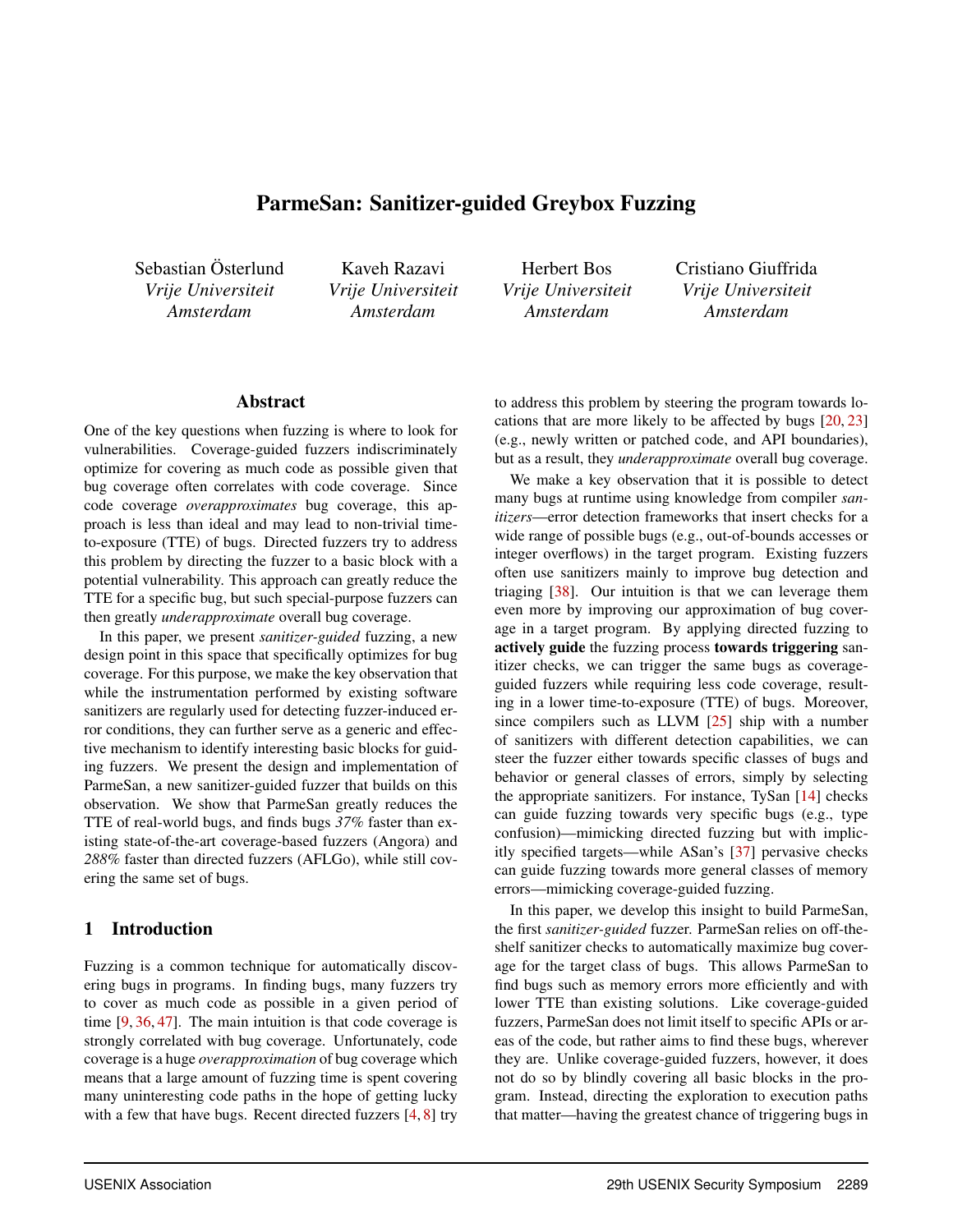the shortest time.

To design and implement ParmeSan, we address a number of challenges. First, we need a way to automatically extract interesting targets from a given sanitizer. ParmeSan addresses this challenge by comparing a sanitizer-instrumented version of a program against the baseline to locate the sanitizer checks in a blackbox fashion and using pruning heuristics to weed out uninteresting checks (less likely to contain bugs). Second, we need a way to automatically construct a precise (interprocedural) control-flow graph (CFG) to direct fuzzing to the targets. Static CFG construction approaches are imprecise by nature [[4\]](#page-14-1) and, while sufficient for existing special-purpose direct fuzzers [\[4](#page-14-1), [8\]](#page-14-2), are unsuitable to reach the many checks placed by sanitizers all over the program. ParmeSan addresses this challenge by using an efficient and precise dynamically constructed CFG. Finally, we need a way to design a fuzzer on top of these building blocks. ParmeSan addresses this challenge by using a twostage directed fuzzing strategy, where the fuzzer interleaves two stages (fuzzing for CFG construction with fuzzing for the target points) and exploits synergies between the two. For example, since data-flow analysis (DFA) is required for the first CFG construction stage, we use the available DFA information to also speed up the second bug-finding stage. DFA-based fuzzing not only helps find new code, similar to state-of-the-art coverage-guided fuzzers [\[9](#page-14-0), [36](#page-16-0)], but can also efficiently flip sanitizer checks and trigger bugs.

In this paper we present the following contributions:

- *•* We demonstrate a generic way of finding interesting fuzzing targets by relying on existing compiler sanitizer passes.
- *•* We demonstrate a dynamic approach to build a precise control-flow graph used to steer the input towards our targets.
- *•* We implement ParmeSan, the first sanitizer-guided fuzzer using a two-stage directed fuzzing strategy to efficiently reach all the interesting targets.
- *•* We evaluate ParmeSan, showing that our approach finds the same bugs as state-of-the-art coverage-guided and directed fuzzers in less time.

To foster further research, our ParmeSan prototype is open source and available at [https://github.com/vusec/](https://github.com/vusec/parmesan) [parmesan](https://github.com/vusec/parmesan) .

## 2 Background

#### 2.1 Fuzzing strategy

In its most naive form *blackbox fuzzing* randomly generates inputs, hoping to trigger bugs (through crashes or other error conditions). The benefit of blackbox fuzzing is that it is easily compatible with any program.

On the other side of the spectrum we have whitebox fuzzing [\[6](#page-14-3),[21](#page-15-4)], using heavyweight analysis, such as *symbolic execution* to generate inputs that triggers bugs, rather than blindly testing a large number of inputs. In practice, whitebox fuzzing suffers from scalability or compatibility issues (e.g., no support for symbolic execution in libraries/system calls) in real-world programs.

To date, the most scalable and practical approach to fuzzing has been *greybox fuzzing*, which provides a middle ground between blackbox and whitebox fuzzing. By using the same scalable approach as blackbox fuzzing, but with lightweight heuristics to better mutate the input, greybox techniques yield scalable and effective fuzzing in practice [\[5](#page-14-4), [7,](#page-14-5) [17,](#page-15-5) [30](#page-15-6)].

*The* best known *coverage-guided* greybox fuzzer is American Fuzzy Lop (AFL) [[47\]](#page-16-1), which uses execution tracing information to mutate the input. Some fuzzers, such as Angora [[9\]](#page-14-0) and VUzzer [\[36](#page-16-0)], rely on dynamic *data-flow analysis* (DFA) to quickly generate inputs that trigger new branches in the program, with the goal of increasing code coverage. While coverage-guided fuzzing might be a good overall strategy, finding deep bugs might take a long time with this strategy. *Directed fuzzers* try to overcome this limitation by steering the fuzzing towards certain points in the target program.

#### 2.2 Directed fuzzing

Directed fuzzing has been applied to steering fuzzing towards possible vulnerable locations in programs [[7,](#page-14-5) [13](#page-15-7), [18,](#page-15-8) [19,](#page-15-9) [41,](#page-16-4) [45\]](#page-16-5). The intuition is that by directing fuzzing towards certain interesting points in the program, the fuzzer can find specific bugs faster than coverage-guided fuzzers. Traditional directed fuzzing solutions make use of symbolic execution, which, as mentioned earlier, suffers from scalability and compatibility limitations.

AFLGo [[4\]](#page-14-1) introduces the notion of Directed Greybox Fuzzing (DGF), which brings the scalability of greybox fuzzing to directed fuzzing. There are two main problems with DGFs. The first problem is finding interesting targets. One possibility is to use specialized static analysis tools to find possible dangerous points in programs [\[13](#page-15-7), [16](#page-15-10)]. These tools, however, are often specific to the bugs and programming languages used. Other approaches use auxiliary metadata to gather interesting targets. AFLGo, for example, suggests directing fuzzing towards changes made in the application code (based on git commit logs). While an interesting heuristic for incremental fuzzing, it does not answer the question when fuzzing an application for the first time or in scenarios without a well-structured commit log. The second problem is distance calculation to the interesting targets to guide the DGF. Static analysis might yield a sub-optimal view of the program. More concretely, the (interprocedural) CFG is either an overapproximation [[8\]](#page-14-2) or an underapproxi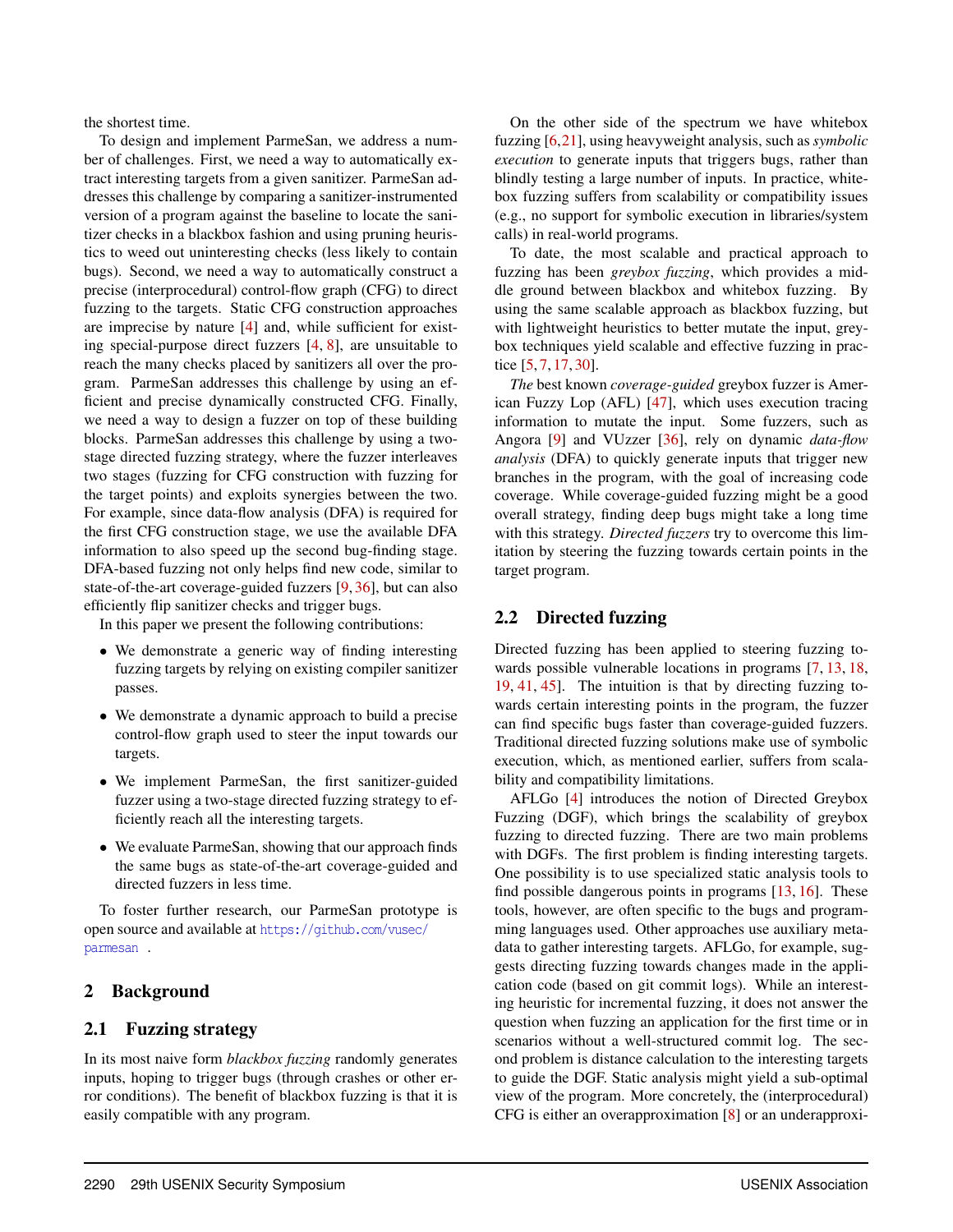mation [\[4](#page-14-1)] of the real one, leading to suboptimal fuzzing.

#### 2.3 Target selection with sanitizers

Modern compilers, such as GCC and Clang+LLVM ship with a number of so-called *sanitizers*, that employ runtime checks to detect possible bugs that cannot always be found through static analysis. Sanitizers have been successfully used for finding bugs [[42](#page-16-6)] and have been used to improve the bug-finding ability of fuzzers [[38](#page-16-2)]. Typically these are mainly deployed during testing, as the overhead can be significant.

The sanitizer typically instruments the target program, adding a number of checks for vulnerabilities such as buffer overflows or use-after-free bugs (see Listing [1](#page-4-0) for an example of the instrumentation). If a violation occurs, the sanitizer typically reports the error and aborts the program. ParmeSan shows that sanitizers are useful not only to enhance a fuzzer's bug-finding capabilities, but also to improve the efficiency of the fuzzing strategy to reduce the time-to-exposure (TTE) of bugs.

## 2.4 CFG construction

Directed fuzzers take the *distance* to the targets into account when selecting seeds to mutate. For example, AFLGo [[4\]](#page-14-1) and HawkEye [[8\]](#page-14-2) use lightweight static instrumentation to calculate the distance of a certain seed input to the specified targets. This instrumentation relies on a static analysis phase that determines the distance for each basic block to the selected targets.

Many real-world applications, however, rely on indirect calls for function handlers. A prime example are (web) servers, where a number of different handlers are registered based on the server configuration.

AFLgo [[4\]](#page-14-1) follows the former strategy, underapproximating the real CFG. Hawkeye [\[8](#page-14-2)] follows the latter strategy, overapproximating the real CFG. For this purpose, Hawkeye uses points-to analysis to generate a CFG for indirect calls. Context-sensitive and flow-sensitive analysis is too expensive to scale to large programs. While complete, contextinsensitive analysis causes an indirect call to have many outgoing edges, possibly yielding execution paths that are not possible for a given input. For example, if a configuration file determines the function handler, the call may in practice only have one valid target site. We propose a dynamic CFG construction approach augmented with dynamic dataflow analysis (DFA) to address this problem.

## 3 Overview

Figure [1](#page-4-1) presents a high-level overview of the ParmeSan sanitizer-guided fuzzing pipeline, with the different components and their interactions. There are three main com-

ponents: the *target acquisition*, the *dynamic CFG* and the *fuzzer* components. In this section, we briefly present a highlevel overview of each component and defer their design details to the following sections.

## 3.1 Target acquisition

The first component of our pipeline, *target acquisition*, collects a number of interesting targets that we want our fuzzer to reach. The set of targets is generated by the instrumentation operated by the given sanitizer on the given program. We use a simple static analysis strategy to compare the instrumented version of the program with the baseline and automatically locate the instrumentations placed by the sanitizer all over the program. Next, target acquisition uses pruning heuristics to weed out uninteresting instrumentations (e.g., "hot" paths less likely to contain bugs [[44\]](#page-16-7)) and derive a smaller set of interesting targets for efficient fuzzing. Section [4](#page-4-2) details our target acquisition design.

# 3.2 Dynamic CFG

The second component of our pipeline, *dynamic CFG*, maintains a precise, input-aware CFG abstraction suitable for "many-target directed fuzzing" during the execution of the target program. We add edges to our CFG as we observe them during the execution, and rely on DFA [\[1](#page-14-6)] to track dependencies between the input and the CFG. As a result the dynamic CFG component can track input-dependent CFG changes and provide feedback to input mutation on which input bytes may affect the CFG for a given input. Section [5](#page-6-0) details our dynamic CFG design.

## 3.3 Fuzzer

The final component of our pipeline, the ParmeSan *fuzzer*, takes an *instrumented binary*, the set of *targets*, an *initial distance calculation*, and a set of *seeds* as input. Our fuzzing strategy starts with input seeds to get an initial set of executed basic blocks and the conditions covered by these basic blocks. It then tries to steer the execution towards targets from the target acquisition component using the precise distance information that is provided by the dynamic CFG component. At each trial, the ParmeSan fuzzer prioritizes the solving of that condition from the list of the visited conditions that results in the best distance to the target basic blocks.

Since we already need DFA for CFG construction, we can also use it to solve branch constraints. In ParmeSan, this intuition is used not just to find new code to reach the targets efficiently—similar to DFA-based coverage-guided fuzzers [[9,](#page-14-0) [36](#page-16-0)]—but also to quickly flip the reached target sanitizer checks and trigger bugs. The output of the fuzzer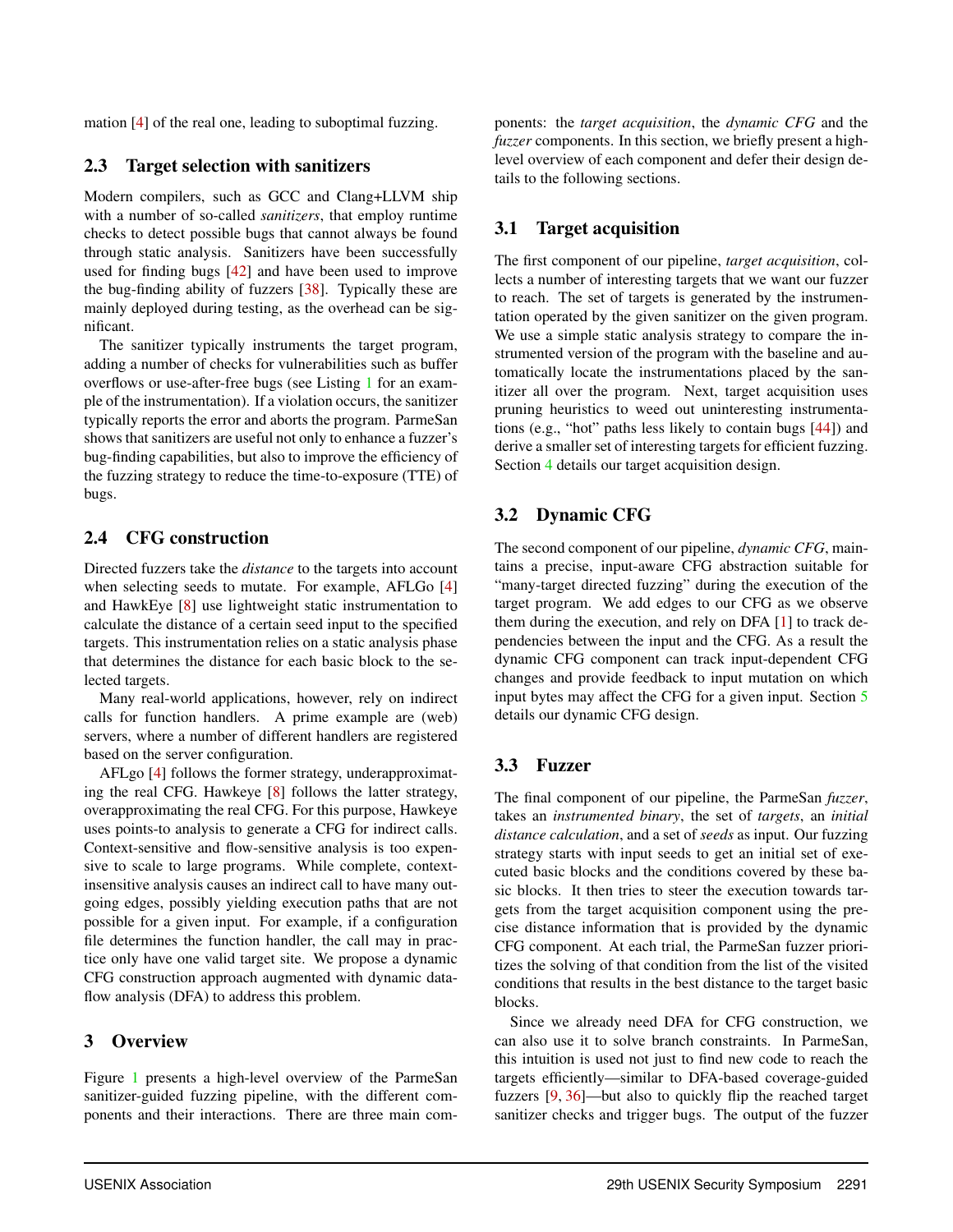<span id="page-4-1"></span>

Figure 1: An overview of the ParmeSan fuzzing pipeline. The *target acquisition* step automatically obtains fuzzing targets. These targets are then fed to the ParmeSan fuzzer, which directs the inputs towards the targets by using the continuously updated *dynamic CFG*. The inputs to the pipeline consist of a target *program*, a *sanitizer*, and *seed inputs*.

consists of generated *error inputs*. Section [5](#page-6-0) details our fuzzing design.

## <span id="page-4-2"></span>4 Target acquisition

Our *target acquisition* component relies on off-the-shelf compiler sanitizers to find interesting targets to reach. The key idea is to direct the fuzzer towards triggering error conditions in the sanitizer and find real-world bugs in a directed fashion. By implementing the analysis in a generic way, we can use any existing or future sanitizer to collect possible interesting targets. Since our approach is entirely sanitizeragnostic, we can easily retarget our fuzzing pipeline to a *different class (or classes) of bugs* depending on the sanitizer used.

#### 4.1 Finding instrumented points

Compiler frameworks, such as LLVM [[25\]](#page-15-2), transform the frontend code (written in languages such as C, Rust, etc.) to a machine-agnostic intermediate representation (IR). The analysis and transformation passes, such as sanitizers, generally work at the IR level. Suppose we take an application and transform it into LLVM IR. Existing sanitizer passes can then instrument the IR to add sanitization checks and enable runtime bug detection. For example, the snippet in Listing [1](#page-4-0) has been augmented with UBSan [[2\]](#page-14-7) instrumentation to detect pointer overflows. The UBSan pass adds a conditional branch before loading a pointer (at %6 ). The added branch calls the error handling function \_\_ubsan\_handle\_pointer\_overflow() if the added conditional is met (i.e., an overflow occurs).

Sanitizers instrument programs in two different ways. Some instrumentations simply update internal data structures (e.g., shadow memory), while other instrumentations

<span id="page-4-0"></span>

*⇓*



Listing 1: LLVM IR without and with UBSan instrumentation to check for pointer overflows

are used when the sanitizers detect the actual bug using a branch condition that either interacts with the internal sanitizer data structures (e.g., ASan's out of bound access detection) or the immediate state of the program (e.g., Listing [1](#page-4-0)). Our goal is to direct fuzzing towards points where the sanitizer updates its internal data structure (i.e., interesting code paths) and the conditional branches that are introduced by the sanitizers which if solved mean that we have discovered a bug. We discuss how ParmeSan uses this intuition for effi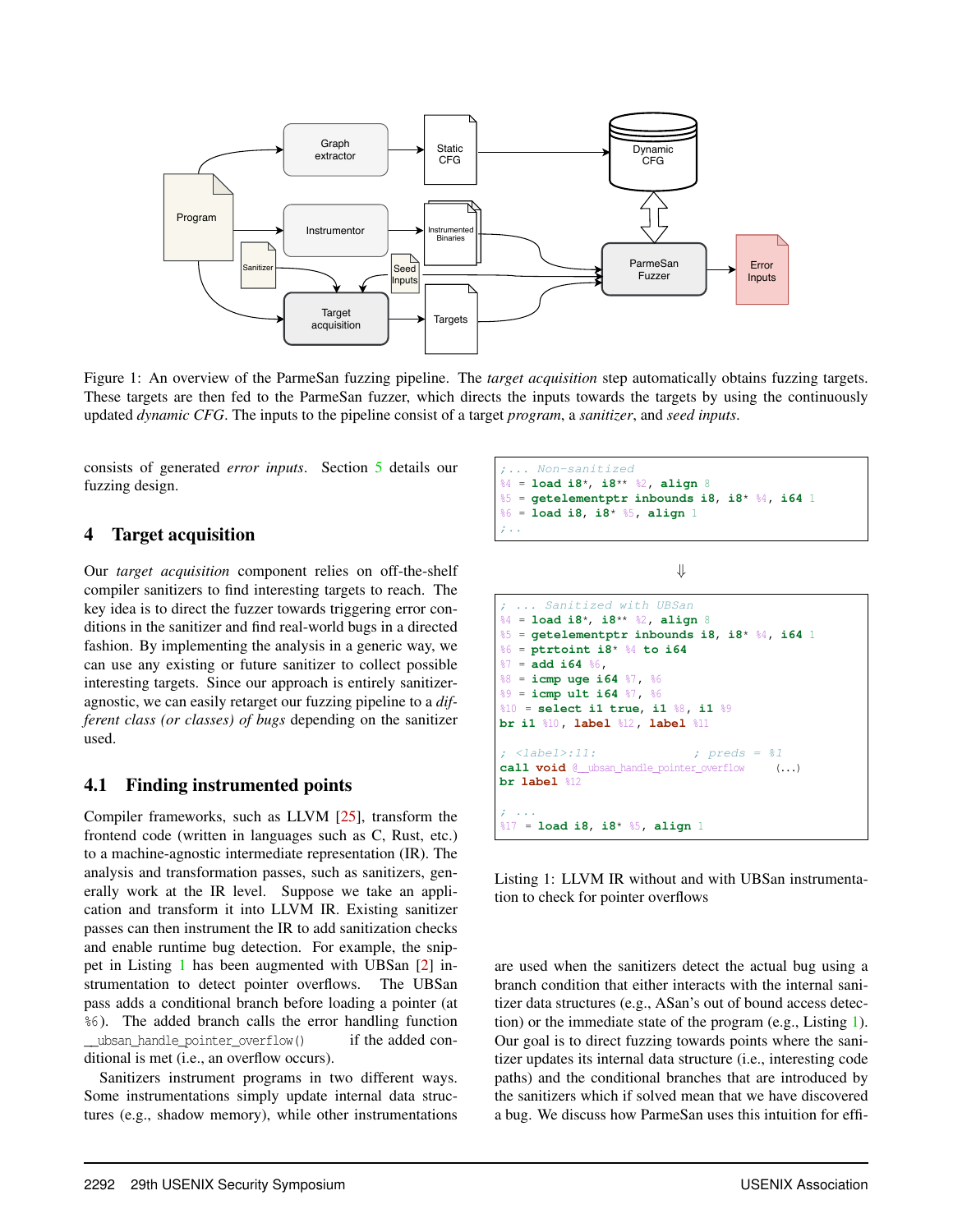cient fuzzing in Section [6.](#page-7-0)

Since there exist numerous different sanitizers, with new ones being added frequently, we want a sanitizer-agnostic analysis method to collect these targets. We do this by implementing a blackbox analysis of the IR difference (*diff*) of the target program compiled with and without the sanitizer. To include the instrumented basic blocks that do not include a conditional, we add all the predecessor basic blocks instrumented by the sanitizer. For instrumented basic blocks that include a conditional, we include both the instrumented basic block and the basic block with a taken conditional (i.e., often the sanitizer's bug checking function). We found this a simple strategy to yield a generic and effective way to obtain targets that is compatible with all the existing (and future) LLVM sanitizers.

#### 4.2 Sanitizer effectiveness

To verify that our approach of using sanitization instrumentation as interesting targets is sound, we instrumented a number of applications, and confirmed that the targeted sanitizer checks detect the actual bugs. In Table [1,](#page-5-0) we tested the effectiveness of three different sanitizers against a number of known vulnerabilities.

AddressSanitizer (ASan) [\[37](#page-16-3)] is able to discover buffer overflows and use-after-free bugs. UndefinedBehaviorSanitizer (UBSan) [\[2](#page-14-7)] is able to detect undefined behavior, such as using misaligned or null pointers, integer overflows, etc. The Type Sanitizer (TySan) [\[14](#page-15-3)] is able to detect type confusion when accessing C/C++ objects with a pointer of the wrong type.

Table [1](#page-5-0) shows whether the sanitizer catches the bug and the number of basic blocks of the program not contained in a path to instrumented basic blocks. For example, if a deep basic block is considered a target (i.e., contains a target branch), all its predecessors have to be covered. However, non-target basic blocks that are not on a path to a target do not need to be covered, as our analysis estimates there are no bugs in those blocks. By calculating the number of basic blocks that we can disregard (non-target) in this way, we get a metric estimating how many basic blocks are irrelevant for triggering sanitizer errors, and are thus not necessary to be covered when fuzzing. This metric gives us an estimate of how sanitizer-guided fuzzing compares against traditional coverage-oriented fuzzing for different sanitizers.

In many cases, a significant part of the code coverage can be disregarded. For example in libxml2 using TySan, we can disregard 80% of the basic blocks and still find the bug. However, as seen in the pruning metric in Table [1](#page-5-0), there is a major variance in how much of the application different sanitizers instrument. Some sanitizers, such as UBSan and TySan, are specialized in what they instrument, yielding a small set of targets. Other sanitizers, such as ASan, instrument so many basic blocks that, if we were to consider every

<span id="page-5-0"></span>

| Prog       | Bug       | Type       | Sanitizer (% non-target) |       |   |              |   |          |  |
|------------|-----------|------------|--------------------------|-------|---|--------------|---|----------|--|
|            |           |            |                          | ASan  |   | <b>UBSan</b> |   | TySan    |  |
| base64     | LAVA-M    | BΟ         |                          | (5%)  | x |              | x |          |  |
| who        | LAVA-M    | BΟ         |                          | (9%)  | х |              | х |          |  |
| uniq       | LAVA-M    | BО         |                          | (15%) | x |              |   |          |  |
| md5sum     | LAVA-M    | BО         |                          | (12%) | х |              |   |          |  |
| OpenSSL    | 2014-0160 | BΟ         |                          | (8%)  | x |              |   |          |  |
| pcre2      |           | <b>UAF</b> |                          | (7%)  | x |              |   |          |  |
| libxml2    | memleak   | <b>TC</b>  | х                        |       | х |              |   | $(80\%)$ |  |
| libpng     | oom       | Ю          | х                        |       |   | (40%         |   |          |  |
| libarchive |           | BΟ         |                          | (17%  |   |              |   |          |  |

Table 1: Bugs detected and percentage of branches that can be disregarded (i.e., are not on the path to an instrumented basic block) compared to coverage-oriented fuzzing. UAF= use-after-free, BO=buffer overflow, TC=type confusion, IO=integer overflow

instrumented point a target, we would essentially end up with coverage-guided fuzzing.

Thus, the challenge is to limit the number of acquired targets to consider, while still keeping the interesting targets that trigger actual bugs. To address this challenge, our solution is to adopt pruning heuristics to weed out targets part of the candidate target set. We experimented with a number of pruning heuristics and ultimately included only two simple but effective heuristic in our current ParmeSan prototype.

## 4.3 Profile-guided pruning

Our first heuristic to limiting the number of targets is to perform profile-guided target pruning. By applying a similar approach to ASAP [\[44](#page-16-7)], our strategy is to profile the target program and remove all the sanitizer checks on hot paths (i.e., reached by the profiling input). Since hot paths are unlikely to contain residual bugs that slipped into production [[27,](#page-15-11)[44](#page-16-7)], this strategy can effectively prune the set of targets, while also preferring targets that are "deep"/hard-to-reach. While this pruning mechanisms might remove some valid targets, the authors of ASAP [[44\]](#page-16-7) note that (in the most conservative estimate) 80% of the bugs are still detected.

## <span id="page-5-1"></span>4.4 Complexity-based pruning

Our second heuristic to limiting the number of targets is to operate complexity-based pruning. Since sanitizers often add other instrumentation besides a simple branch, we score functions based on how many instructions are added/modified by the sanitizer (*diff* heuristic) and mark targets that score higher than others as more interesting. The intuition is that the more instructions are changed within a function by the sanitizer, the higher the complexity of the function and thus the chances of encountering the classes of bugs targeted by the sanitizer. We show this intuition on LAVA-M [[15\]](#page-15-12) using ASan. Using the this heuristic, our top 3 targets in base64 are in the functions lava\_get() , lava\_set() , and emit bug reporting address(),  $\overline{\phantom{a}}$ , of which the top 2 func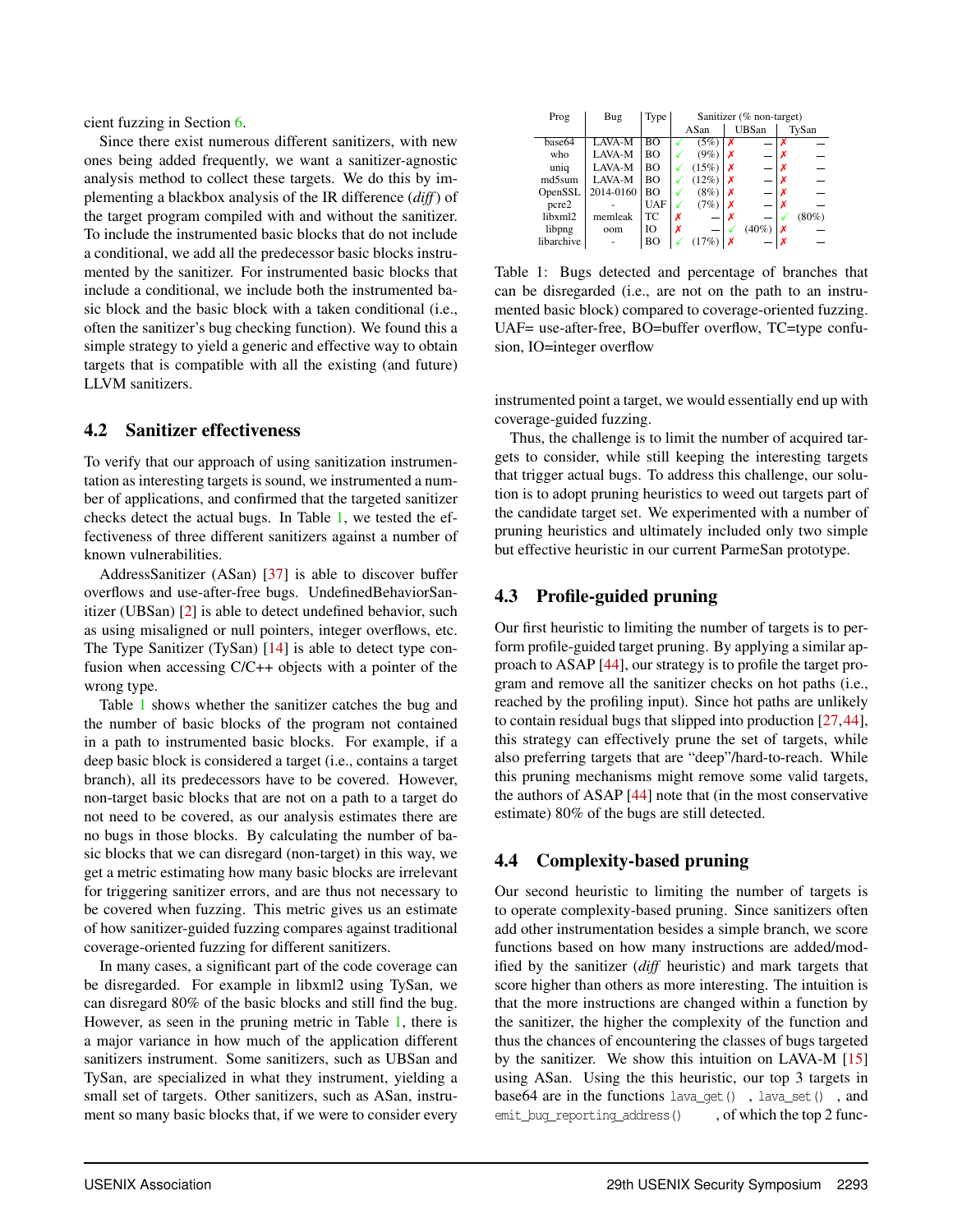tions are the functions in LAVA-M that trigger the injected bugs. The score is taken into consideration when selecting which targets to prune based on profiling. This allows our target acquisition component to be geared towards retaining targets in cold code.

#### <span id="page-6-0"></span>5 Dynamic CFG

To make our sanitizer-guided fuzzing strategy effective, ParmeSan must be able to efficiently steer the execution towards code that is identified by the target acquisition step. To do this, ParmeSan needs a precise CFG to estimate the distance between any given basic block and the target. Building a precise CFG is the role of our *dynamic CFG* component. We first show how we dynamically improve the CFG's precision during fuzzing (Section [5.1](#page-6-1)). Using the improved CFG, ParmeSan then needs to make use of a distance metric to decide which code paths to prioritize given how far an execution trace is from interesting code blocks that are instrumented by sanitizers (Section [5.2](#page-6-2)). To further improve the quality of ParmeSan's distance metric, we augment our CFG with Dynamic (Data-)Flow Analysis (DFA) information to ensure certain interesting conditions are always satisfied by selecting the current input bytes (Section [5.3\)](#page-6-3).

#### <span id="page-6-1"></span>5.1 CFG construction

Prior directed fuzzers rely on a statically-generated CFGs for distance calculation. In directed fuzzing with many targets, statically-generated CFGs lead to imprecise results. For ParmeSan, we instead opt for a dynamically-generated CFG. In particular, we start with the CFG that is statically generated by LLVM, and then incrementally make it more precise by adding edges on the fly as the program executes during fuzzing. This addition of edges happens, for example, when we discover an indirect call which cannot be resolved statically during compile time.

To perform scalable distance calculations, we use the number of conditionals between a starting point and the target, as conditionals are the essence of what a fuzzer tries to solve. Compared to the full CFG, this strategy yields a compact Conditional Graph (CG)—a compacted CFG that only contains the conditionals. ParmeSan maintains both the CG and the CFG at runtime, but uses only the CG for distance calculations.

We repurpose the AFL edge coverage tracking strategy [\[47](#page-16-1)] for our compact CG design. After assigning a randomly generated identifier to each basic block, we initially collect them all from the CFG. Note that the number of nodes is static and will never change. The edges in the CFG, on the other hand, are dynamic, and we add them to the CFG and CG when we encounter edges that are not yet present. Specifically, for each edge that the execution takes, we log the edge identifier (a hash of the previous and current basic block identifiers) and if the edge is not yet in the CFG, we simply add it. When we add edges to the CFG, we only have to update a subset of the CG, adding only the missing edges for the neighboring conditionals of the new edge.

#### <span id="page-6-2"></span>5.2 Distance metric

The distance metric helps the fuzzer decide which parts of the CFG it needs to explore next to get closer to the basic blocks of interest. Since distance calculation can quickly run into scalability issues, here we opt for a simple metric. We define the distance of a given branch condition *c* to the branch conditions that lead to the interesting basic blocks as  $d(c)$ . To calculate  $d(c)$ , we follow a recursive approach in which the neighboring basic blocks of a target branch will have a weight of 1. The neighbors of the neighbors' weights are then calculated using the harmonic mean (somewhat similar to the one used by AFLGo [[4\]](#page-14-1)). Implementationwise, the results in the calculation are propagated starting from the targets, keeping track of which edges have already been propagated. During implementation, we empirically tested a few distance metrics, and found the following to be both scalable and accurate.

Let  $N(c)$  be the set of (yet unaccounted for) successors of *c* with a path to at least one of the targets, then:

$$
d(c) = \begin{cases} 0 & \text{if } c \in \text{Targets} \\ \infty & \text{if } N(c) = \emptyset \\ \frac{(\sum_{n \in N(c)} d(n)^{-1})^{-1}}{|N(c)|} + 1 & \text{otherwise} \end{cases}
$$

Given an execution trace for a given input, ParmeSan uses the distance metric to determine which of the branches it should try to flip (by modifying the input), steering the execution towards interesting basic blocks. While our evaluation (Section [8](#page-8-0)) shows that even such a simplistic distance metric works well, we expect that better scheduling might lead to better performance. We leave this problem as an open question for future work.

#### <span id="page-6-3"></span>5.3 Augmenting CFG with DFA

Our dynamic CFG can further improve distance calculation by fixing the indirect call targets to a single target depending on the input. If we know both the sanitizer check that we want to reach and the input bytes that determine the target of an indirect call, we can fix the input bytes such that we know the target of the indirect call. This simple improvement can drastically impact the precision of our distance calculation. This optimization is mainly beneficial if the program has many indirect calls with many possible targets.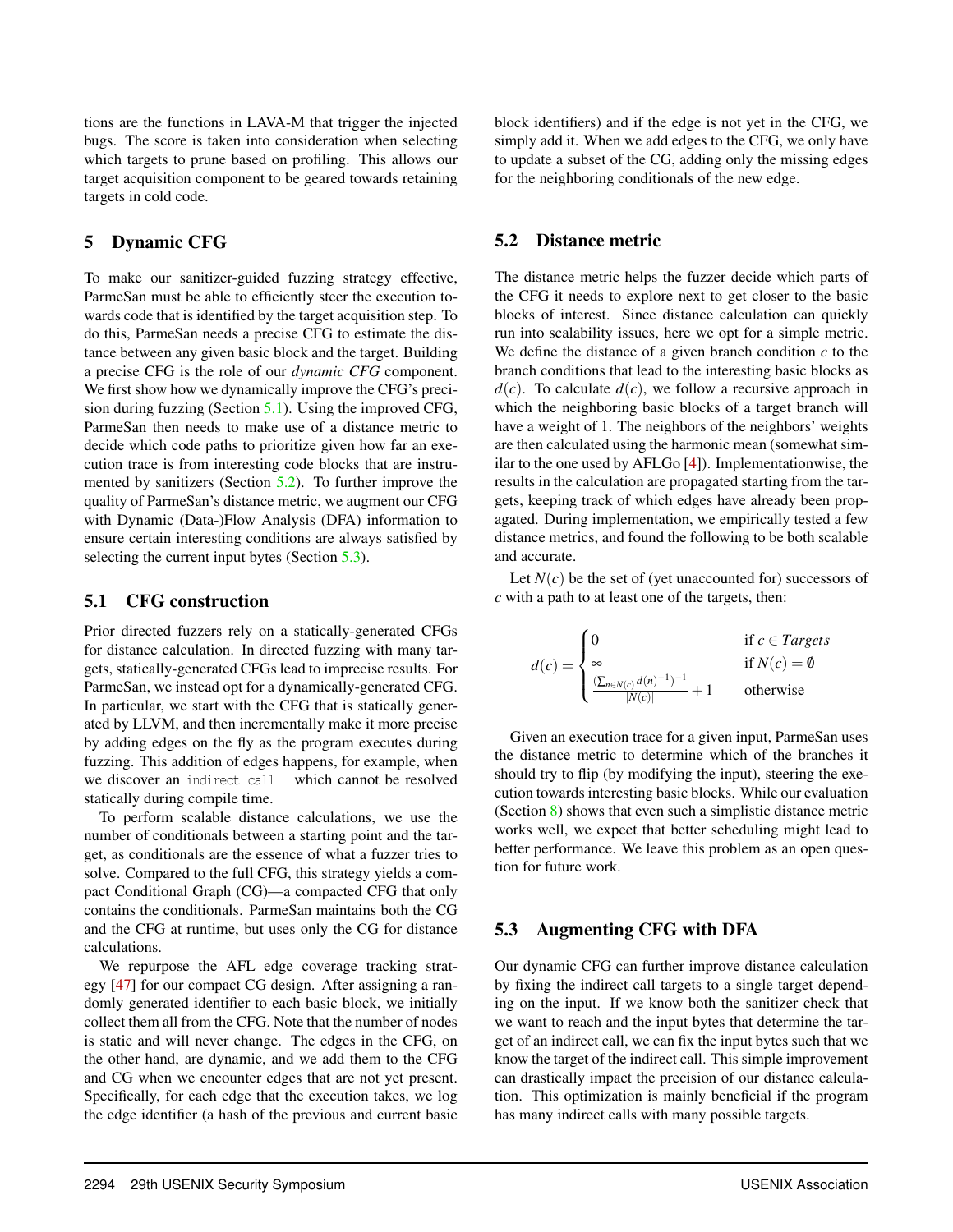<span id="page-7-1"></span>

Figure 2: Example of DFA mutation. The taint label (*T*1) is recorded at a newly uncovered conditional, allowing the fuzzer to learn that the value should be either fixed to E or mutated further.

#### <span id="page-7-0"></span>6 Sanitizer-guided fuzzer

In this section, we discuss how ParmeSan uses the targets obtained by the *target acquisition* component along with the distance information provided by the *dynamic CFG* component to direct the fuzzing process towards the desired targets and trigger bugs.

#### 6.1 DFA for fuzzing

Existing directed greybox fuzzers [\[4](#page-14-1), [8](#page-14-2)] show that directing the input based on simple distance metrics works well and is scalable. At the same time, existing DFA-based coverageguided fuzzers [[9,](#page-14-0) [36\]](#page-16-0) show that adding DFA allows the fuzzer's input mutation to prioritize and solve tainted branch constraints in significantly fewer executions. When the fuzzer finds new coverage, the DFA-instrumented version of the program tracks the input byte offsets that affect the newly-found branches, such that the fuzzer can focus on mutating those offsets (see Figure [2](#page-7-1)). Since we already use DFA for augmenting the CFG, we also leverage the same analysis to implement coverage-guided-style DFA-enhanced input mutation but applied to (many-target) directed fuzzing. This allows us to focus the mutation on input bytes that affect conditionals, which will ultimately lead to our desired targets. Moreover, once we reach the desired target conditionals, we use DFA again to prioritize fuzzing of branch constraints, allowing us to trigger the bugs more efficiently.

Interestingly, we do not need a specialized mutation strategy to quickly flip sanitizer checks. Since we specifically target sanitizer-instrumented conditionals, we can simply use the same DFA-enhanced input mutation we used to reach the targets and get fast bug triggering "for free" as a by-product. Tainted sanitizer checks will automatically be prioritized, since tainted checks are preferred by DFA-enhanced input mutation and sanitizer checks are prioritized by our directed fuzzing strategy.

#### 6.2 Input prioritization

The main fuzzing loop repeatedly pops an entry from the priority queue containing entries consisting of a *conditional* and the corresponding *seed* that uncovered that conditional. The queue is sorted based on a tuple consisting of (runs,

distance) , where runs is the number of times this entry has been popped from the queue and distance is the calculated distance of the conditional to our targets obtained by using our dynamic CFG.

In the fuzzing loop, ParmeSan pops the entry with the lowest priority from the queue. Using the number of runs as the first key when sorting ensures that the fuzzer does not get stuck on a single conditional with a low distance. This is an effective way to mimic coverage-guided, while giving priority to promising targets.

The fuzzer then mutates the selected seed, giving priority to input bytes that affect the conditional (as provided by DFA), with the goal of triggering new coverage. If the fuzzer generates an input that increases coverage, we add the input and its coverage to the list of candidate inputs that we will consider adding to the queue.

We do a DFA-instrumented run for each of these inputs to collect the taint information for the new basic blocks the input uncovers. While taint tracking is expensive, we only need to collect this when we find new code coverage. As finding new coverage is relatively rare, the amortized overhead of tracking is negligible (as discussed in Section [8\)](#page-8-0). For every new conditional that the input covers, we add an entry consisting of the conditional, the distance, and the seed to the queue.

Finally, after the original seed has been mutated a number of times (set to 30) in the round we push it back onto the queue with an updated distance if the CFG has changed since the last run.

#### 6.3 Efficient bug detection

We have discussed how ParmeSan uses compiler sanitizers to direct fuzzing towards interesting targets in the program. In other words, while sanitizers have been used for bug detection in existing fuzzing efforts (i.e., fuzzing a sanitized version of the program to improve bug detection beyond crash detection in the baseline) [\[38](#page-16-2)], ParmeSan uses compiler sanitizers for analysis purposes. Moreover, just like existing fuzzers, ParmeSan can fuzz the target program with or without sanitizers (with a trade-off between bug detection coverage and performance).

However, compared to existing fuzzers, ParmeSan can perform much more efficient sanitizer-based bug detection if desired. Since we know where the interesting sanitizer checks are, ParmeSan supports a simple but effective optimization (which we call *lazysan*). In particular, ParmeSan can enable sanitizer instrumentation on demand only when this is useful (i.e., when we reach the desired target checks) and run the uninstrumented version at full speed otherwise similar in spirit to our DFA-enhanced input mutation strategy.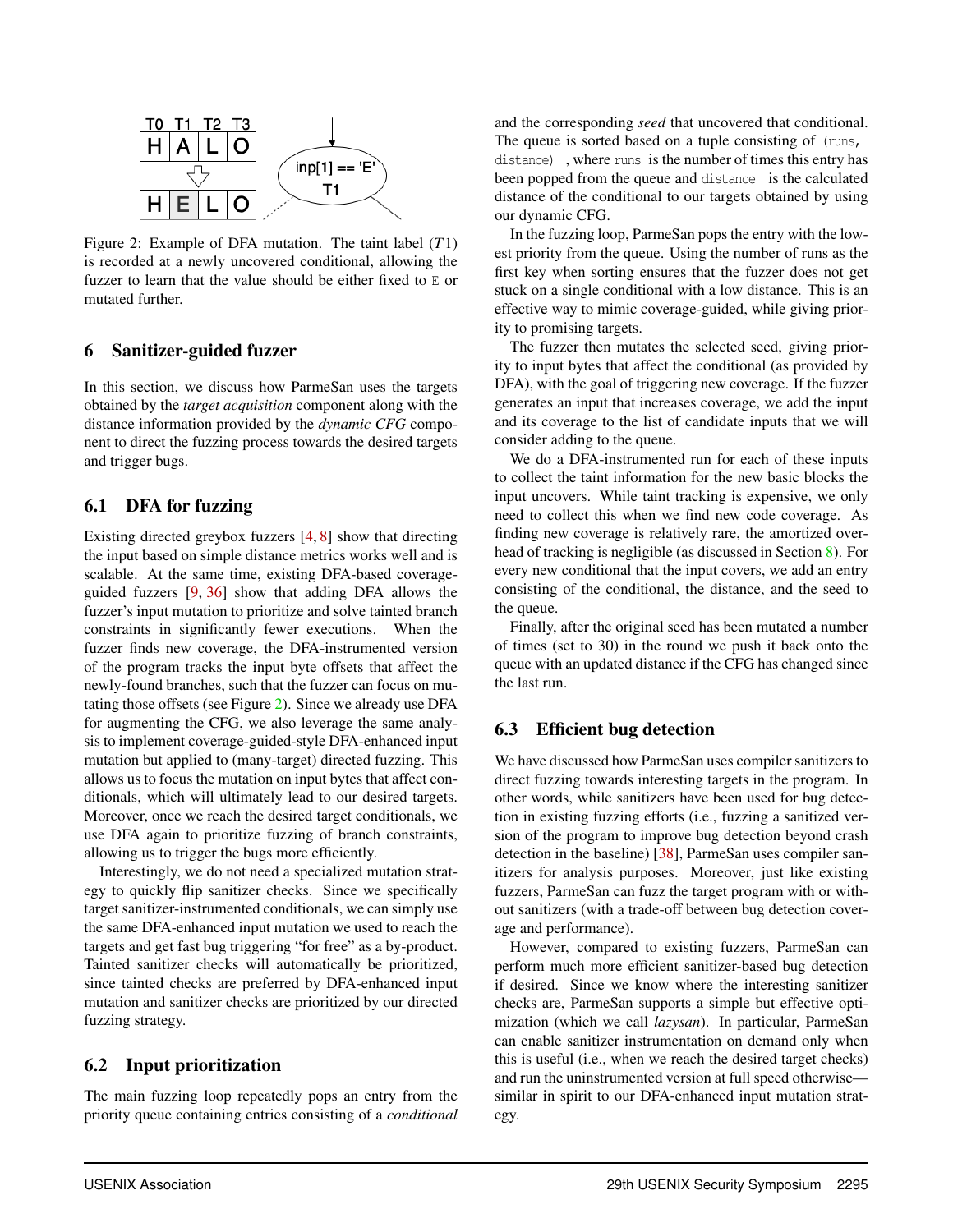#### 6.4 End-to-end workflow

The end-to-end fuzzing workflow consists of three phases, a short coverage-oriented exploration and *tracing phase* to get the CFG (only run for the input seeds), a *directed exploration* phase to reach the target basic blocks, and an *exploitation phase* which gradually starts when any of the specified targets are reached.

During the short initial tracing phase, ParmeSan collects traces and tries to build a CFG that is as accurate as possible. During the directed exploration phase, ParmeSan tries to solve conditionals to reach the desired targets. The exploitation phase starts whenever ParmeSan reaches a target. ParmeSan tries to exploit the points reached so far by means of targeted DFA-driven mutations and, when configured to do so, also switches to the sanitizer-instrumented version of the program on demand. Note that the directed exploration stage and exploitation stage are interleaved. ParmeSan only performs the exploitation strategy for inputs that have reached the target, while still continuing to do exploration to reach open targets.

## 7 Implementation

We implement the fuzzing component of ParmeSan on top of Angora [\[9](#page-14-0)], a state-of-the-art coverage-guided fuzzer written in Rust. The blackbox sanitizer analysis consists of a number of Python scripts and LLVM passes. The modifications required to Angora consist of about 2,500 lines of code. We also integrate AFLGo into the ParmeSan pipeline, allowing us to use AFLGo as a fuzzing component, rather than the ParmeSan fuzzer, based on Angora.

To implement our target acquisition component, we run the llvm-diff tool between the sanitizer-instrumented and the uninstrumented version of the target program. We analyze the resulting LLVM IR *diff file* and label all the conditionals added by the instrumentation as candidate targets. We implement our target set pruning strategy on top of ASAP [[44\]](#page-16-7), which already removes sanitizer checks in hot paths to improve sanitizer-instrumented program performance. We augment ASAP, letting it take into account the complexity-based pruning heuristics described in Section [4.4](#page-5-1) when deciding which checks to remove.

We base the fuzzer and dynamic CFG components of ParmeSan on Angora [\[9](#page-14-0)]. Angora keeps a global queue, consisting of pairs of *conditionals* (i.e., branching compare points) and *input seeds*. In Angora, these queue entries are prioritized based on how hard a conditional is to solve (e.g., how many times it has been run).

We modify Angora to sort queue entries by *distance* to the targets generated by the target acquisition step and direct fuzzing towards them. Furthermore, we added a dynamic CFG component to Angora, to allow for CFG constraint collection, making it possible to narrowly calculate distances to

our targets based on the obtained coverage and the conditional to be targeted.

Similar to Angora, we use DataFlowSanitizer (DF-San) [\[1](#page-14-6)], a production DFA framework integrated in the LLVM compiler framework. We use such information in a dedicated LLVM instrumentation pass that traces each indirect call and records the input bytes that determine (i.e., taint) the target of the indirect call site. Note that we only run the DFSan-instrumented version of our program (for CFG construction or fuzzing) and re-calculate target distances when we uncover a new edge, resulting in low overhead.

## 7.1 Limitations

Currently, ParmeSan relies on available LLVM IR for its target acquisition. In theory the techniques described in this paper can also be applied to binaries without the IR available. While the analysis currently relies on compiler sanitizer passes, however, for raw binaries the methods we present could be applied by replacing the compiler sanitizers with binary hardening [\[33](#page-16-8), [48](#page-16-9)]. We also noted an issue with some sanitizers that only insert their modifications at linking time; doing the analysis on the actual binary would solve this issue.

The types of bugs found by ParmeSan are heavily reliant on the sanitizers used for target acquisition (as we show in Section [8.3](#page-11-0)). Some sanitizers, such as ASan, are capable of detecting a broad class of common bugs. We refer the reader to [[42\]](#page-16-6) for a more thorough analysis on using sanitizers in a security context for testing and production purposes.

# <span id="page-8-0"></span>8 Evaluation

In this section we evaluate ParmeSan on a number of realworld programs with known bugs. We compare how Parme-San performs against other directed and coverage-guided greybox fuzzers. We also show how our dynamic CFG construction improves fuzzing for real-world programs with pervasive indirect calls. Some additional results are presented in Appendix [A.](#page-16-10)

We run all our experiments on machines running Ubuntu 18.10 using AMD 7 Ryzen 2700X with 32 GB DDR4 RAM. While both ParmeSan and Angora are able to use multiple cores, we run all our experiments on only one core to be able to compare against prior work, unless noted otherwise. For each part of the evaluation, we specify which sanitizer we use for target acquisition and repeat the experiments 30 times with a timeout of 48 hours, unless otherwise noted. During the profiling-guided pruning phase in our target acquisition component, we always set the ASAP cost level to 0.01. This is the equivalent of adding instrumentation at a cost of 1% in performance. As noted by the ASAP authors [[44\]](#page-16-7), this strategy sufficiently covers bugs, while aggressively removing hot checks. Note that the target acquisition step is not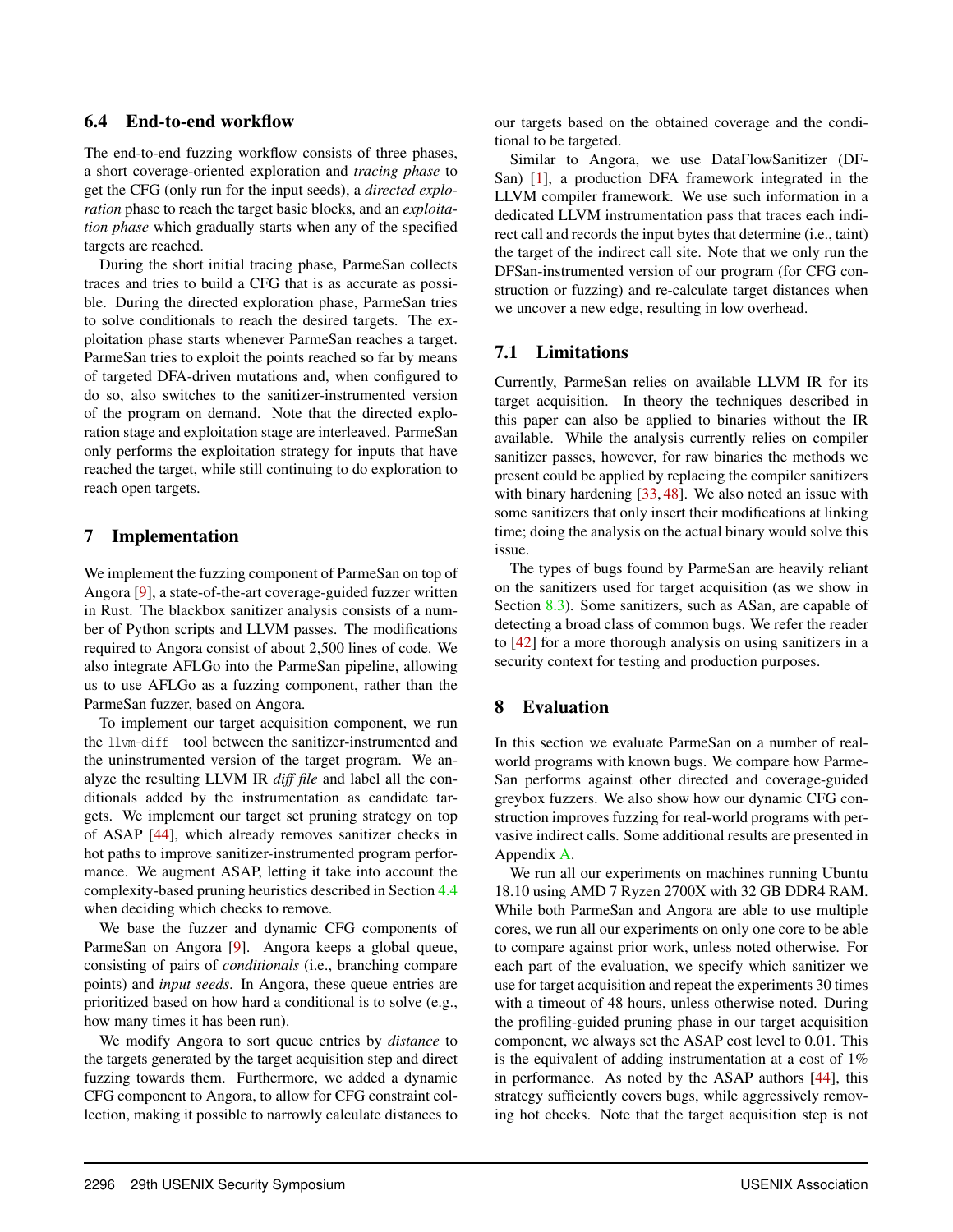included in the total run time of our benchmarks, as it is part of the compilation process. In all our experiments, the time spent on analysis is linear to the original compilation time of the target program (as shown in Table [8\)](#page-17-0).

## 8.1 ParmeSan vs. directed fuzzers

We first compare against state-of-the-art directed greybox fuzzers and show the availability of DFA information alone improves directed fuzzing significantly. We reproduce a number of benchmarks covered by AFLGo [\[4](#page-14-1)] and Hawk-Eye [[8\]](#page-14-2), showing how ParmeSan fares in a traditional directed setting. Note that the source code for HawkEye is not available at the moment, and thus we compare against the results reported by the authors. While comparisons to results in papers is difficult due to variations in the test setup, since the baseline performance of AFLGo presented by the Hawkeye authors [[8\]](#page-14-2) is similar to the one we obtained in our setup, we are hopeful that their performance numbers are also comparable to ours.

<span id="page-9-0"></span>

| <b>CVE</b>             | Fuzzer       | Runs    | $p$ -val | Mean TTE          |  |  |  |  |  |  |
|------------------------|--------------|---------|----------|-------------------|--|--|--|--|--|--|
|                        |              | OpenSSL |          |                   |  |  |  |  |  |  |
| 2014-0160              | ParmeSan     | 30      |          | 5m10s             |  |  |  |  |  |  |
|                        | HawkEye      |         |          |                   |  |  |  |  |  |  |
|                        | <b>AFLGo</b> | 30      | 0.006    | 20m15s            |  |  |  |  |  |  |
| <b>Binutils</b>        |              |         |          |                   |  |  |  |  |  |  |
|                        | ParmeSan     | 30      |          | 35s               |  |  |  |  |  |  |
| 2016-4487<br>2016-4488 | HawkEye      | 20      |          | 2m57s             |  |  |  |  |  |  |
|                        | AFLGo        | 30      | 0.005    | 6m20s             |  |  |  |  |  |  |
| 2016-4489              | ParmeSan     | 30      |          | 1 <sub>m5s</sub>  |  |  |  |  |  |  |
|                        | HawkEye      | 20      |          | 3m26s             |  |  |  |  |  |  |
|                        | AFI.G        | 30      | 0.03     | 2m54s             |  |  |  |  |  |  |
| 2016-4490              | ParmeSan     | 30      |          | 55s               |  |  |  |  |  |  |
|                        | HawkEye      | 20      |          | 1m43s             |  |  |  |  |  |  |
|                        | AFLGo        | 30      | 0.01     | 1 <sub>m24s</sub> |  |  |  |  |  |  |
| 2016-4491              | ParmeSan     | 10      |          | 1h10m             |  |  |  |  |  |  |
|                        | HawkEye      | 9       |          | 5h12m             |  |  |  |  |  |  |
|                        | AFI.G        | 5       | 0.003    | 6h21m             |  |  |  |  |  |  |
| 2016-4492              | ParmeSan     | 30      |          | 2m10s             |  |  |  |  |  |  |
| 2016-4493              | HawkEye      | 20      |          | 7 <sub>m57s</sub> |  |  |  |  |  |  |
|                        | AFLGo        | 20      | 0.003    | 8m40s             |  |  |  |  |  |  |
| 2016-6131              | ParmeSan     | 10      |          | 1h10m             |  |  |  |  |  |  |
|                        | HawkEye      | 9       |          | 4h49m             |  |  |  |  |  |  |
|                        | AFLGo        | 5       | 0.04     | 5h50m             |  |  |  |  |  |  |

Table 2: Reproduction of earlier results in crash reproduction in greybox fuzzers. We manually select the target and show the mean time-to-exposure.

In Table [2](#page-9-0), we present a comparison of ParmeSan, AFLGo, and HawkEye on crash reproduction of known bugs in OpenSSL and Binutils. We manually target the point in the code that causes the crash, and let the fuzzers generate inputs to reproduce the crash (i.e., ParmeSan skips its target acquisition step). We use the same input seeds as presented in [[8\]](#page-14-2), consisting of a single file with a single newline character. As shown in the table, ParmeSan outperforms both HawkEye and AFLGo in reproducing these bugs in all cases. For most, ParmeSan is more than twice as fast, while in the worst case (CVE-2016-4490), it is still more than 30% faster at reproducing the bug than AFLGo. Adding DFA information allows ParmeSan to focus on solving conditionals, both on the way to the target and of the target itself—leading to a more targeted mutation strategy (fewer executions needed), allowing for faster crash reproduction. We conclude that ParmeSan significantly improves the state-of-the-art time-toexposure (TTE) of bugs even for traditional directed fuzzing.

# 8.2 Coverage-guided fuzzers

We now show that our fuzzing strategy finds (many) bugs faster than state-of-the-art coverage-guided fuzzers. We specifically compare against Angora, which we found to be the fastest open-source competitor on the dataset considered, faster for instance than QSYM [[46\]](#page-16-11). Note that if we target all the conditionals in the program, the behavior of ParmeSan is very similar to Angora. Comparing against Angora gives us a good picture of the effectiveness of targeting points obtained from our sanitizer-based analysis stage.

To show that sanitizer-guided fuzzing can efficiently find real-world bugs, we evaluate ParmeSan on the Google fuzzer-test-suite [[22\]](#page-15-13). This dataset contains a number of known bugs, coverage benchmarks, and assertion checks for 23 real-world libraries. We show that ParmeSan is able to trigger the same bugs as coverage-oriented fuzzers in significantly less time. In this suite, we always use ASan for ParmeSan's target acquisition step, as it is very powerful and detects some of the most common memory errors.

In all benchmarks, we use the seeds provided by the suite as the initial corpus. Since the dataset contains a number of hard-to-trigger bugs, we run the experiments with a timeout of 48 hours, to give the fuzzers a chance at reaching these bugs. For example, it takes Angora on average 47 hours to trigger the integer overflow in freetype2 . Furthermore, the suite adds runtime sanitizers to each application to detect the bugs. We compile and run every program with the default parameters used in the suite.

Table [3](#page-10-0) shows the mean time-to-exposure (TTE) of a number of bugs from the Google fuzzer-test-suite dataset. We emphasize that we evaluated the entire test suite, but for brevity left out 11 bugs that no fuzzer could find within 48 hours, as well as the openthread set with its 12 very easy to find bugs which did not have any outlying results (of course, we did include them in our geomean calculation to avoid skewing the results). The evaluation is split into two parts. The first part, *whole pipeline*, uses the whole ParmeSan pipeline with automatic target acquisition using ASan. We compare ParmeSan against baseline Angora (i.e., no targets) and sanitizer-guided AFLGo (i.e., provided with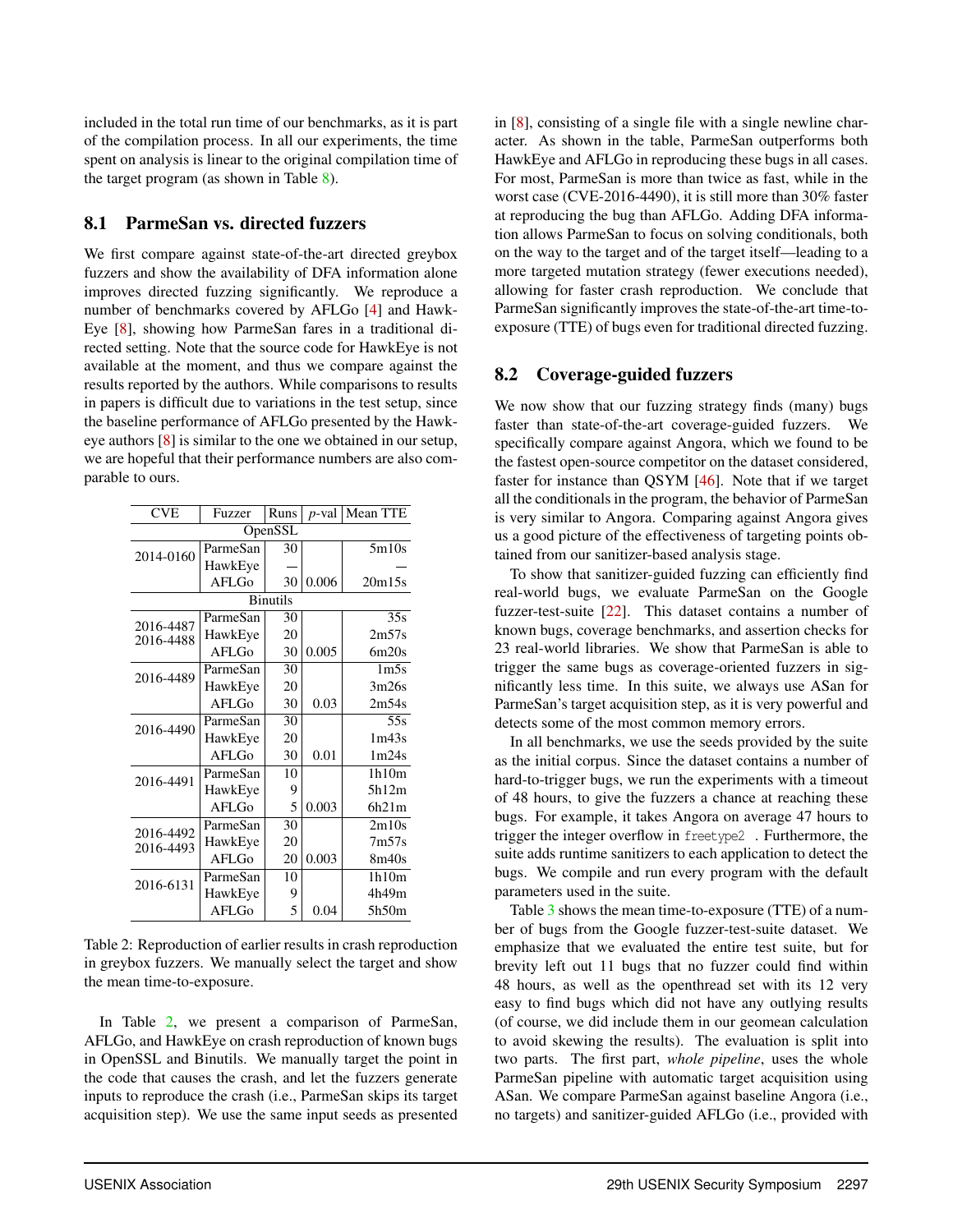<span id="page-10-0"></span>

| Prog                            | Type       | Runs           |                  |             | Mean. TTE         |               |                 | Comment                                |
|---------------------------------|------------|----------------|------------------|-------------|-------------------|---------------|-----------------|----------------------------------------|
|                                 |            |                | AFLGo(p)         |             | Angora $(p)$      |               | ParmeSan        |                                        |
|                                 |            |                | Whole pipeline   |             |                   |               |                 |                                        |
| boringssl                       | <b>UAF</b> | 30             | 2h32m 0.004      |             |                   | 45m 0.005     | 25m             | crypto/asn1/asn1_lib.c:459             |
| c-ares                          | <b>BO</b>  | 30             | 5s               | 0.04        | 1s                | 0.12          | 1s              | CVE-2016-5180                          |
| freetype2                       | <b>IO</b>  | $\overline{5}$ | Х                |             |                   | 47h 0.018     | 43h             | cf2 doFlex.                            |
| pcre2                           | <b>UAF</b> | 30             |                  | $25m$ 0.006 |                   | 15m 0.003     | 8 <sub>m</sub>  | src/pcre2_match.c:5968                 |
| lcms                            | <b>BO</b>  | 30             |                  | 6m 0.002    |                   | $2m$ 0.006    | 41s             | src/cmsintrp.c:642                     |
| libarchive                      | BO         | 30             | 1h12m 0.004      |             |                   | $22m$ 0.001   | 13m             | archive_read_support_format_warc.c:537 |
| libssh                          | ML         | 30             | 3m10s 0.002      |             |                   | 32s 0.008     | 50s             |                                        |
| libxml2                         | <b>BO</b>  | 30             |                  | 51m 0.007   |                   | 20m 0.001     | 11 <sub>m</sub> | CVE-2015-8317                          |
| libxml2                         | МL         | 30             |                  | 30m 0.005   |                   | 20m 0.001     | 17m             | memleak. valid.c:952                   |
| openssl-1.0.1f                  | <b>BO</b>  | 30             |                  | 50m 0.003   | 5m                | 0.04          | 3m4s            | CVE-2014-0160. OpenSSL 10.0.1f         |
| openss $l-1.0.1f$               | ML         | 30             |                  | $1m$ 0.012  | 40s               | 0.11          | 37s             | crypto/mem.c:308                       |
| proj4                           | ML         | 30             | 7m30s 0.002      |             | 1 <sub>m40s</sub> | 0.03          | 1m26s           |                                        |
| re2                             | BO         | 30             |                  | 47m 0.002   |                   | $21m$ 0.004   | 12m35s          |                                        |
| woff2                           | <b>BO</b>  | 30             |                  | 45m 0.004   |                   | 15m 0.006     | 8 <sub>m</sub>  |                                        |
| <b>Geomean ParmeSan benefit</b> |            |                | 288%             |             | 37%               |               |                 |                                        |
|                                 |            |                | Manual targeting |             |                   |               |                 |                                        |
| libjpeg-turbo                   | $^\star$   | 30             |                  | 1h8m 0.003  | (45m)             | 0.000         | 10 <sub>m</sub> | jdmarker.c:659                         |
| libpng                          | $\star$    | 30             |                  | $2m$ 0.003  |                   | $(30s)$ 0.002 | 20s             | pngread.c:738                          |
| libpng                          | $^\star$   | 30             |                  | $2m$ 0.005  |                   | $(42s)$ 0.003 | 34s             | pngrutil.c:3182                        |
| freetype2                       | $^\star$   | 30             | 2s               | 0.21        | (1s)              | 0.83          | 1s              | ttgload.c:1710                         |
| guetzli                         | AE         | 30             |                  | 45m 0.000   | (10m)             | 0.005         | 5m              |                                        |
| harfbuzz                        | AE         | 30             |                  | 5h 0.000    | $(2h20m)$ 0.005   |               | 1h10m           |                                        |
| ison                            | AE         | 30             |                  | 7m 0.004    | (3m)              | 0.005         | 1 <sub>m</sub>  |                                        |
| openssl- $1.0.2d$               | AE         | 30             | $1m10s$ 0.001    |             | (15s)             | 0.04          | 10s             | CVE-2015-3193                          |
| <b>Geomean ParmeSan benefit</b> |            |                | 422%             |             | 90%               |               |                 |                                        |

Table 3: Time-to-exposure on the Google fuzzer-test-suite. For the tests under *manual target*, there is no actual bug, here we manually target the site (i.e., no target acquisition phase). Statistically significant Mann-Whitney U test p-values (*p <* 0*.*05) are highlighted.  $X=$  not found,  $-$  = not available. In all cases, we use ASan for target acquisition. UAF=use-after-free, BO=buffer overflow, IO=integer overflow, ML=memory leak, AE=assertion error

the same targets as ParmeSan). We see that ParmeSan outperforms both AFLGo and Angora significantly, with a geomean speedup in TTE of 288% and 37% respectively.

In the second part, we *manually target* a number of known hard-to-reach sites. These benchmarks from the suite check whether fuzzers are able to cover hard-to-reach sites or trigger assertion errors. Since in these cases there is no bug to be found, using a sanitizer-guided approach makes little sense. Instead, we show the effect of making the fuzzer directed. As these targets have to be selected manually, we consider the comparison against Angora to be unfair and only include the results as an indication how much directed fuzzing can help in such scenarios.

Interestingly, Angora beats AFLGo in every benchmark on the whole suite. The main cause for this is that Angora has access to DFA information which allows it to cover new branches much more quickly than the AFL-based strategy used by AFLGo. Note that some of our results when comparing ParmeSan against Angora are not statistically significant (Mann-Whitney *p*-value  $\geq$  0.05). All of these are bugs that are either triggered in a short amount of time (and thus have a large variance in the measurements), or are memory leaks

(for which the immediate cause is independent of the targets retrieved by our target acquisition component, as we discuss in the next section). On the libssh benchmark, ParmeSan performs worse than Angora. This happens due to the fact that the bug is often triggered at a point when a lot of new coverage is found in one go. Due to our *lazysan* optimization, ASan is not enabled when this new coverage is triggered, causing ParmeSan to detect the bug later when it actually tries to flip the branch that causes the sanitizer error. As Table [7](#page-17-1) shows, ParmeSan without the lazysan optimization is faster at finding this particular bug. Note that the variance in this test case is very high, and, as such, the result is not statistically significant.

In Table [4](#page-11-1), we present branch coverage at the time-ofexposure (TTE) for ParmeSan and 4 different state-of-theart fuzzers: AFLGo [\[4](#page-14-1)], NEUZZ [\[40](#page-16-12)], QSYM [\[46](#page-16-11)], and Angora [\[9](#page-14-0)]. In this experiment, we run all the fuzzers with 1 instance, except QSYM which uses 2 AFL instances and one QSYM instance (as per the setup suggested by the authors) inside a Docker container that has been allocated one CPU. Note that we do not include the required preprocessing time for NEUZZ and ParmeSan in the results. For ParmeSan, the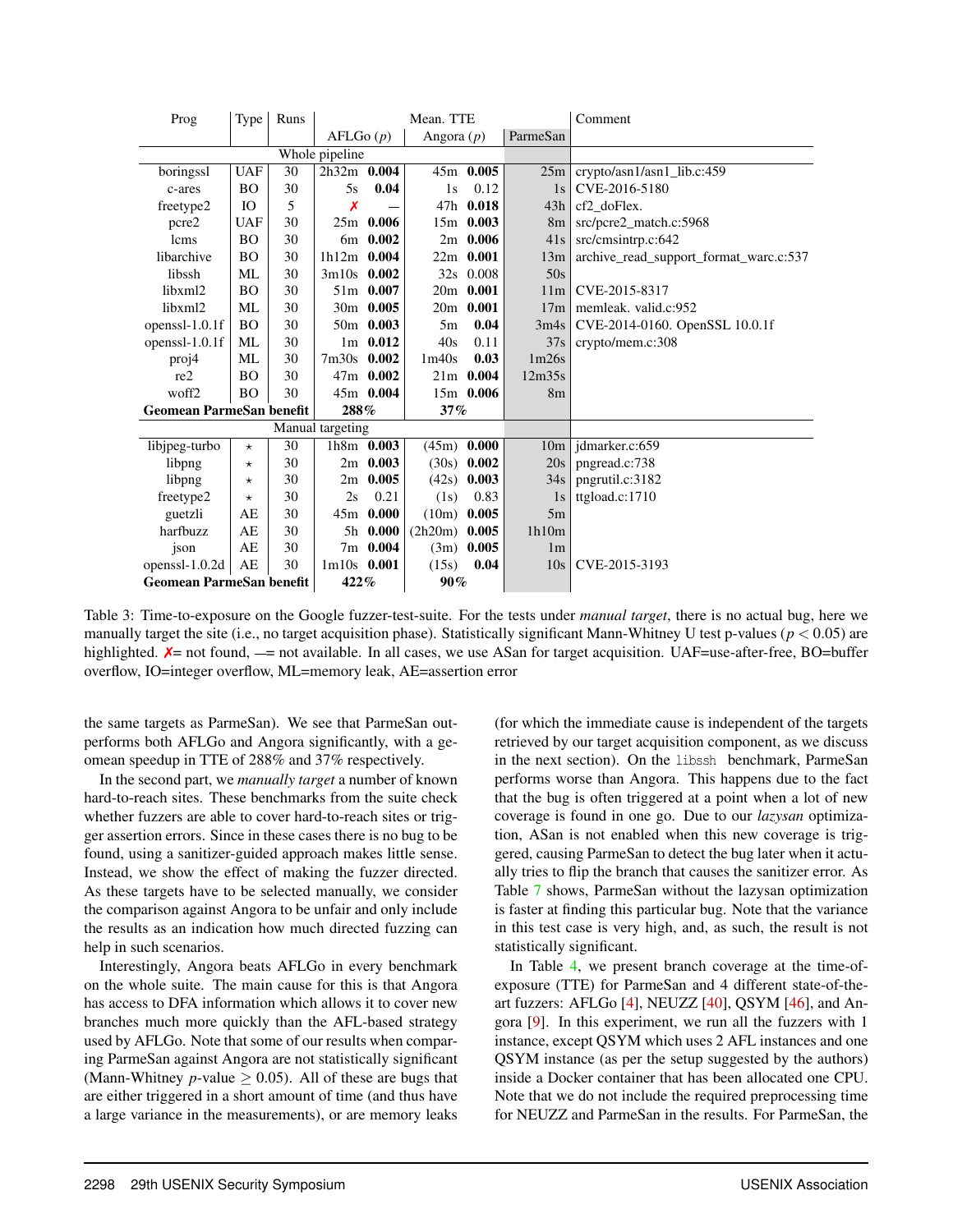<span id="page-11-1"></span>

| Prog                | Type       | Runs | AFLGo   |                 | <b>NEUZZ</b> |                   | <b>OSYM</b> |                   | Angora  |                 | ParmeSan |                 |
|---------------------|------------|------|---------|-----------------|--------------|-------------------|-------------|-------------------|---------|-----------------|----------|-----------------|
| boringssl           | <b>UAF</b> | 10   | 2281    | 2h32m           | 2520         | 1h20m             | 2670        | 3h20m             | 2510    | 45m             | 1850     | 25m             |
| c-ares              | BО         | 10   | 202     | 5s              | 275          | 3s                | 280         | 20s               | 270     | 1s              | 200      | 1s              |
| freetype2           | IO         | 5    | Х       | Х               | Х            | Х                 | Х           |                   | 57330   | 47h             | 49320    | 43h             |
| pcre2               | <b>UAF</b> | 10   | 9023    | 25m             | 31220        | 16m               | 32430       | 1h20m             | 30111   | 15m             | 8761     | 8 <sub>m</sub>  |
| lcms                | BО         | 10   | 1079    | 6m              | 2876         | 1 <sub>m50s</sub> | 3231        | 7 <sub>m</sub>    | 2890    | 2m              | 540      | 41s             |
| libarchive          | <b>BO</b>  | 10   | 4870    | 1h12m           | 5945         | 1h20m             | Х           |                   | 6208    | 22m             | 4123     | 13m             |
| libssh              | ML         | 10   | 365     | 3m10s           | 419          | 43s               | 631         | 2m32s             | 341     | 32s             | 123      | 50s             |
| libxml2             | BО         | 10   | 5780    | 51m             | 7576         | 25m               | 12789       | 2h5m              | 5071    | 20 <sub>m</sub> | 2701     | 11 <sub>m</sub> |
| libxml2             | МL         | 10   | 5755    | 30 <sub>m</sub> | 10644        | 19 <sub>m</sub>   | 11260       | 1h10m             | 10580   | 20 <sub>m</sub> | 2554     | 17m             |
| openssl-1.0.1f      | <b>BO</b>  | 10   | 550     | 50 <sub>m</sub> | 814          | 10m12s            | 853         | 5h25m             | 793     | 5m              | 543      | 3m4s            |
| openssl- $1.0.1f$   | ML         | 10   | 1250    | 1m              | 717          | 40s               | 4570        | 23m               | 720     | 40s             | 709      | 37s             |
| proj4               | ML         | 10   | 82      | 7m30s           | 83           | 1m55s             | 86          | 10 <sub>m5s</sub> | 83      | 1m40s           | 80       | 1m26s           |
| re2                 | <b>BO</b>  | 10   | 5172    | 47m             | 5178         | 50 <sub>m</sub>   | 7610        | 2 <sub>h</sub>    | 4073    | 21m             | 3267     | 12m35s          |
| woff2               | BО         | 10   | 91      | 45m             |              | 94 31m20s         | 98          | 41m               | 90      | 15m             | 83       | 8 <sub>m</sub>  |
| woff2               | OM         | 10   | 50      | 2m              | 50           | 22s               | 53          | 1m45s             | 50      | 20s             | 49       | 12s             |
| <b>Geomean diff</b> |            |      | $+16\%$ | $+288%$         | $+40%$       | $+81%$            | $+95\%$     | $+867\%$          | $+33\%$ | $+37\%$         |          |                 |

Table 4: Average branch coverage and TTE at the time of exposure for ParmeSan and several other state-of-the-art fuzzers. Compared to other fuzzers, ParmeSan requires a significantly lower coverage (and shorter time) to expose bugs. AFLGo uses the targets obtained using the ParmeSan analysis stage. All fuzzers run with sanitizers enabled.

preprocessing time is in the order of the normal compilation time (as seen in Table  $8$ ). Every benchmark in the suite is run with the sanitizers enabled (as per the test suite).

In every single case except one, our results show that ParmeSan requires significantly less coverage to trigger the bug compared to the other state-of-the-art fuzzers. Likewise, AFLGo, which uses the targets obtained by the Parme-San pipeline, also fares well in this regard, requiring slightly more coverage than ParmeSan to trigger the bugs. These results suggest that directing the fuzzing process towards sanitizer instrumentation reduces the coverage required to trigger bugs between 14 and 51%.

## <span id="page-11-0"></span>8.3 Sanitizer impact

We now take a look at how the particular sanitizer used in our analysis impacts the final results of the fuzzing pipeline. We show that the sanitizer used determines the classes of bugs ParmeSan can find, allowing us to focus fuzzing on specific types of bugs.

Table [3](#page-10-0), shows ParmeSan performs the worst on the memory-leak bugs. This is a first indication that our sanitizer analysis has a significant impact on the end result. Since we use ASan for target acquisition, the fuzzing will be directed to possible invalid uses of memory. This still covers the actual use of allocated memory, but ideally we would like to direct the fuzzing towards calls that allocate memory. We repeat the experiment on the memory leak bugs, but now using LeakSanitizer (LSan) instead of ASan for target acquisition (see Table [5](#page-12-0)). LSan keeps track of allocated memory objects at runtime and generates a summary of memory leaks when the program terminates. Note that LSan does not modify the IR, but rather intercepts library calls to functions such as malloc , which happens at link time. Instead, we create a custom LLVM pass that inserts dummy calls to the hooks of the intercepted functions, yielding the same behavior as normal LSan while still changing the IR at the relevant locations. This is a process that can be easily automated in the future, and is a limitation only of the current implementation. With our custom LSan pass for target acquisition, the mean TTE for the memory leak bugs in libssh, libxml, openssl, proj4 then changes significantly, yields a geomean *improvement of 32%* compared to using ASan for target acquisition. Likewise for the integer overflow in freetype2 , we see that using the correct sanitizer which actually catches the bug (i.e., UBSan) for target acquisition improves the performance significantly, finding the bug in 20 hours rather than 47 hours.

As shown in Table [5](#page-12-0), there is a stark contrast between sanitizers used for target acquisition. We run a number of applications with known bugs of a certain type, while using three different sanitizers (ASan, UBSan, and TySan) to automatically find targets. Note that triggering the bugs requires sanitizers also (as the bugs usually do not crash the program). To eliminate the variance caused by overhead of each sanitizer, we always instrument the program with the same set of runtime sanitizer (ASan + LeakSan + UBsan, which is able to detect all the selected bugs), regardless of the one used for target acquisition.

As shown in Table  $5$ , a sanitizer that detects the bug will always allow ParmeSan to find the bug within the least amount of time. Overall, we see that using the sanitizers that covers the bug and instruments a minimum set of targets allows ParmeSan to find bugs faster.

For example, CVE-2018-13785 is a hard-to-trigger inte-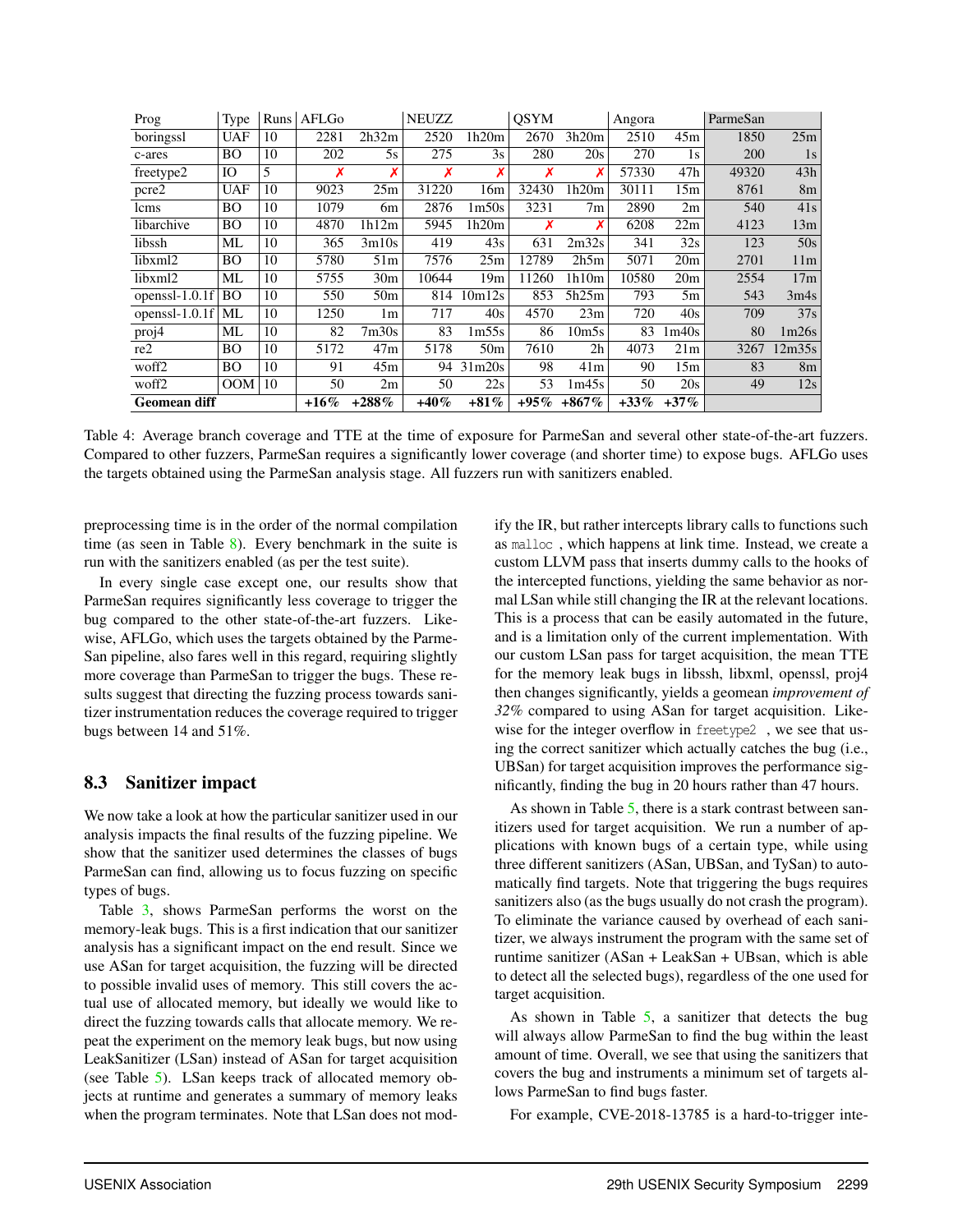<span id="page-12-0"></span>

| Bug            | Type       | Sanitizer    |     | Targets   Covered       | $\mu$ TTE         |
|----------------|------------|--------------|-----|-------------------------|-------------------|
|                |            | ASan         | 533 |                         | 5m                |
| CVE-2014-0160  | <b>BO</b>  | <b>UBSan</b> | 120 | Х                       | 6m                |
|                |            | TySan        | 5   | Х                       | 6m                |
|                |            | ASan         | 352 |                         | 10 <sub>m</sub>   |
| CVE-2015-8317  | <b>BO</b>  | <b>UBSan</b> | 75  | Х                       | 50 <sub>m</sub>   |
|                |            | TySan        | 30  | Х                       | 50 <sub>m</sub>   |
|                |            | ASan         | 122 | ✓                       | 10 <sub>m</sub>   |
| pcre2          | <b>UAF</b> | <b>UBSan</b> | 52  | Х                       | 20 <sub>m</sub>   |
|                |            | TySan        | 12  | ✓                       | 8m                |
|                |            | ASan         | 437 | X                       | 47h               |
| freetype2      | <b>IO</b>  | <b>UBSan</b> | 48  | ✓                       | 20h               |
|                |            | TySan        | 71  | Х                       | >48h              |
|                |            | ASan         | 230 |                         | 30s               |
| CVE-2011-1944  | <b>IO</b>  | <b>UBSan</b> | 125 |                         | 20s               |
|                |            | TySan        | 8   | Х                       | 50s               |
| CVE-2018-13785 |            | ASan         | 450 | $\overline{\mathsf{x}}$ | 11h               |
|                | IO         | <b>UBSan</b> | 45  | ✓                       | 32m               |
|                |            | TySan        | 31  | Х                       | 5h                |
|                | $MI$ .     | ASan         | 590 | X                       | $\overline{31s}$  |
| libssh         |            | <b>UBSan</b> | 57  | Х                       | 33s               |
|                |            | TySan        | 13  | Х                       | 35s               |
|                |            | LSan         | 104 | ✓                       | 25s               |
|                |            | ASan         | 352 | Х                       | 15m               |
| libxml         | ML         | <b>UBSan</b> | 75  | Х                       | 22m               |
|                |            | TySan        | 30  | Х                       | 25m               |
|                |            | LSan         | 191 | ✓                       | 12m               |
|                |            | ASan         | 533 | Х                       | 40s               |
|                | ML         | <b>UBSan</b> | 120 | Х                       | 50s               |
| openssl        |            | TySan        | 5   | Х                       | 43s               |
|                |            | LSan         | 191 | ✓                       | 32s               |
|                |            | ASan         | 729 | x                       | 1 <sub>m30s</sub> |
|                | ML         | <b>UBSan</b> | 170 | Х                       | 1m55s             |
| proj4          |            | TySan        | 373 | Х                       | 2m10s             |
|                |            | LSan         | 43  | ✓                       | 57s               |

Table 5: Bugs found by ParmeSan using different sanitizers in the analysis stage.  $\checkmark$  in targets, bug found;  $\checkmark$  not in targets, bug found; For the memory leak (ML) bugs we also show the performance of LeakSanitizer.

ger overflow in libpng. Here we see the most significant improvement as result of selecting the right sanitizer. Specifically, using UBsan, we trigger the bug in an average time of 32 minutes, but using the other sanitizers, ParmeSan does not consider the site triggering the bug as a target, and therefore takes a significantly longer time to find the bug, while using the right sanitizer for target acquisition improves the performance by an order of magnitude.

For the use-after-free bug in pcre2 , both ASan and TySan instrument the location of the vulnerability. Since the number of targets obtained by TySan is smaller than for ASan, the input generation is steered towards the target containing the actual bug faster than for ASan, triggering the bug in less time. CVE-2011-1944 is an integer overflow in libxml2, which is easy to trigger. Here, again, we see that the lesseager-to-instrument sanitizer lets ParmeSan trigger the bug in the least amount of time.

For CVE-2014-0160 (HeartBleed), on the other hand, we see that the sanitizer chosen does not have as significant an impact on how fast the bug is triggered. This is mainly due to the fact that ASan gives us a large number of targets. Note, that while fuzzing, we found a number of other crashes not related to HeartBleed, due to other memory errors. However, for CVE-2015-8317 (out-of-bounds heap read on libxml), we see a major improvement, even though we get a large set of targets.

The interesting insight we get from these experiments is that ParmeSan is able to target specific kinds of bugs based on the sanitizer used for target acquisition and can thus be used to fuzz applications more effectively. For example, the use-after-free bug in pcre2 might manifest itself as a type confusion bug. Using Tysan for target acquisition, we are able to trigger the bug 20% faster. We have focused our analysis on a small number of common off-the-shelf sanitizers. For a more comprehensive overview of different sanitizers and behavior, we would like to point to the work of Song & al. [\[42](#page-16-6)].

## 8.4 New bugs

We apply ParmeSan to finding new bugs and compare the results with a number of state-of-the-art fuzzers using a selection of libraries. We include a random sampling of applications from OSS-Fuzz [[39\]](#page-16-13) and three target applications (jhead , pbc , protobuf-c ) that were evaluated in recent work in fuzzing [\[3](#page-14-8),[12](#page-14-9),[32\]](#page-15-14) in which we were able to uncover new bugs. We setup ParmeSan to fuzz the most recent commits on the master branch of the applications from the OSS-Fuzz sample. In total, ParmeSan was able to uncover 736 crashes, of which we determined 47 to be unique based on the call stack. Of these crashes 37 were found in the (somewhat) outdated pbc library, while 10 of them were found in up-to-date well-fuzzed libraries. The bugs found in the OSS-Fuzz applications, jhead, and protobuf-c have all been been triaged and resolved.

We emphasize that our analysis here (and in general evaluating a fuzzer on the number of new bugs found) on selected targets only serves as a case study and is not useful to assess the overall fuzzing performance—given that the selection of the targets and their particular versions can heavily influence the results. We refer the reader to the previous subsections for experiments detailing ParmeSan's overall fuzzing performance.

Overall, our results show that ParmeSan outperforms other state-of-the-art directed greybox fuzzers by adding DFA information and dynamic control-flow graph construction. We have shown that directing fuzzing towards targets achieved by a sanitizer-guided analysis is an effective bug-finding strategy, allowing us to outperform state-of-the-art coverage-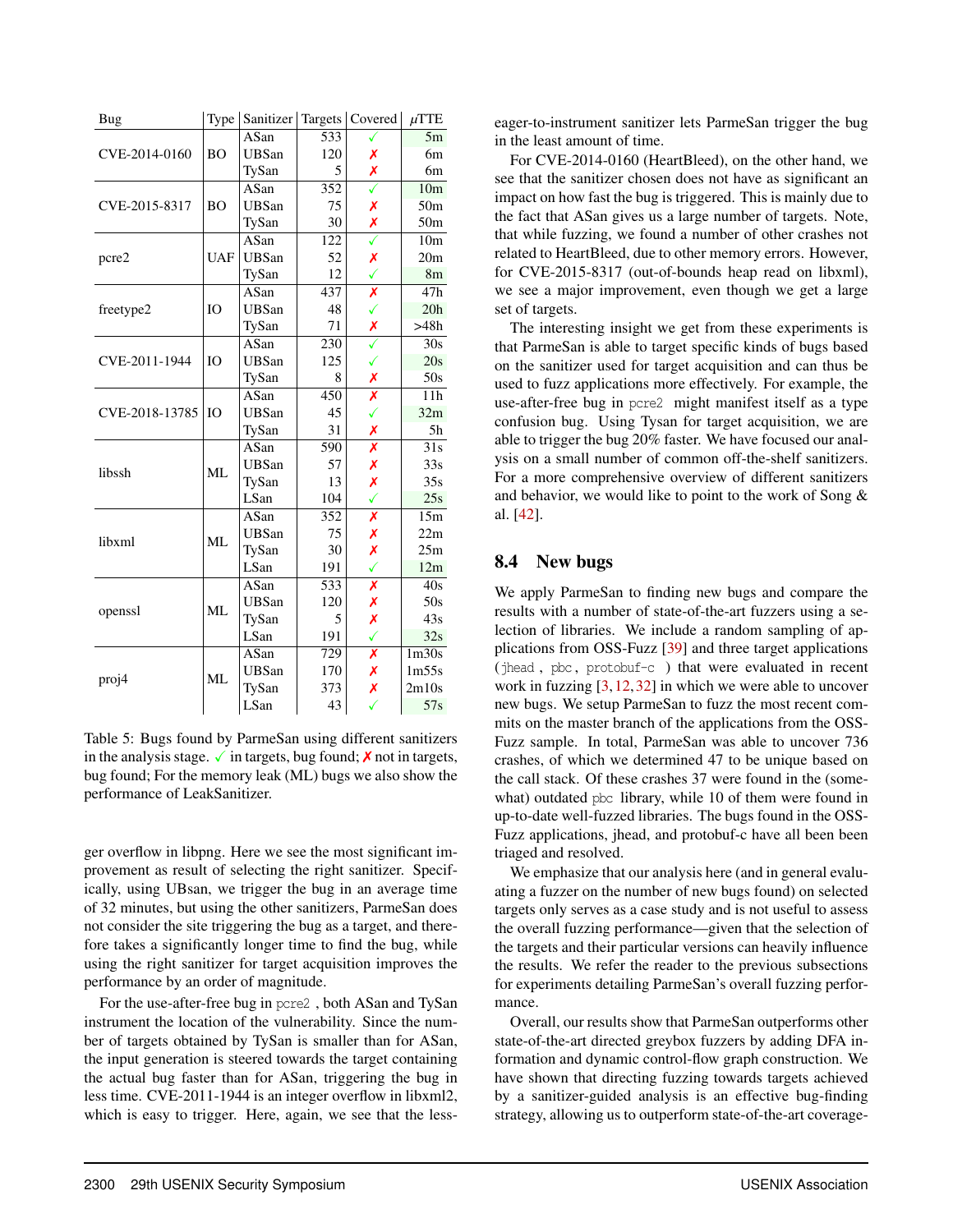| Prog       | Version  | Bugs   NEUZZ   OSYM                   |          |                |                |          |                | Angora         |                | ParmeSan                    |
|------------|----------|---------------------------------------|----------|----------------|----------------|----------|----------------|----------------|----------------|-----------------------------|
|            |          |                                       |          | $1h$ 24 $h$    |                | $1h$ 24h |                | $1h$ 24 $h$ 1h |                | 24h                         |
|            |          |                                       |          | OSS Fuzz [39]  |                |          |                |                |                |                             |
| curl       | 54c622a  |                                       | 0        | 0              | 0              | $\Omega$ | $\Omega$       | 0              | $\Omega$       |                             |
| ison-c     | ddd0490  | $\Omega$                              | 0        | 0              | 0              | $\Omega$ | 0              |                |                |                             |
| libtiff    | 804f40f3 | ш                                     | 0        | 0              | 0              | $\Omega$ | 0              |                |                |                             |
| libxml2    | 1fbcf40  | $\overline{c}$                        | 0        | 0              | 0              | $\Omega$ | 0              |                |                |                             |
| libpcap    | c0d27d0  |                                       | 0        | $\Omega$       | 0              | 0        | 0              |                |                |                             |
| OpenSSL    | 6ce4ff1  |                                       | 0        | 0              | 0              |          | 0              |                |                |                             |
| ffmpeg     | 9d92403  | 0                                     | $\Omega$ | 0              | 0              | $\Omega$ | 0              | 0              | $\Omega$       | 0                           |
| harfbuzz   | b21c5ef  | $\theta$                              | ∩        | 0              | 0              | $\Omega$ | 0              | 0              | $\Omega$       | $\Omega$                    |
| libpng     | 3301f7a1 | $\theta$                              | 0        | 0              | 0              | $\Omega$ | 0              | 0              | $\Omega$       | $\Omega$                    |
|            |          | Targets from prior work $[3, 12, 32]$ |          |                |                |          |                |                |                |                             |
| ihead      | 3.03     | $\overline{c}$                        | $\theta$ | $\overline{c}$ | $_{0}$         | 2        | $\mathfrak{D}$ | $\mathfrak{D}$ | $\mathfrak{D}$ | $\mathcal{D}_{\mathcal{L}}$ |
| pbc        | 0.5.14   | 37                                    | 9        | 9              | $\overline{c}$ | 12       | 10             | 29             | 23             | 37                          |
| protobuf-c | 1.3.1    |                                       |          | 0              | 0              | $\Omega$ |                |                |                |                             |

Table 6: New bugs found within 1h and 24h by ParmeSan and other state-of-the-art fuzzers. The version is denoted by either a version number or a commit id. In total ParmeSan found 47 new bugs.

oriented fuzzers as well. We have seen that ParmeSan can be between 37% to 876% faster at triggering bugs than other state-of-the-art fuzzer. In two cases, ParmeSan could find bugs that none of the other fuzzers could find.

#### 9 Related work

In the software engineering community, search-based test data generation has been common for a number of years [[24,](#page-15-15) [30,](#page-15-6) [31\]](#page-15-16). In a security context this approach is known as fuzzing.

Greybox Fuzzing Greybox fuzzing has been successfully applied to fuzzing a large number of programs [[17,](#page-15-5)[47](#page-16-1)]. Fair-Fuzz [[26\]](#page-15-17) augments AFL to prioritize seeds that exercise uncommon branches to improve branch coverage. Steelix [[28\]](#page-15-18) uses instrumentation to record comparison progress, allowing it to solve so-called "magic bytes" that need to be fixed not to quit the program at an early stage.

VUzzer [\[36](#page-16-0)] first suggested using dynamic data-flow analysis (DFA) in a greybox fuzzing strategy, allowing the input mutation to focus on the bytes that affect branches. ParmeSan shows DFA can also be used to accurately augment the control-flow graph for direct fuzzing purposes. REDQUEEN uses a lightweight input-to-state correspondence mechanisms as an alternative to data-flow analysis [\[3](#page-14-8)]. Angora [[9\]](#page-14-0) uses a gradient descent-based strategy to solve branch constraints in an efficient manner. NEUZZ [\[40](#page-16-12)] uses neural networks to approximate the discrete branching behavior of a target application and uses this information to implement a similar gradient-guided optimization as Angora.

Similarly to Matryoshka [\[10](#page-14-10)], ParmeSan relies on controlflow and data-flow analysis to augment the fuzzing process. However, ParmeSan relies on such information to augment the CFG and fixing indirect calls, rather than using it to solve constraints.

Directed Greybox Fuzzing Böhme & al. introduce directed greybox fuzzing [[4\]](#page-14-1) with AFLGo. AFLGo takes a set of predetermined targets and tries to guide the fuzzing process in that direction. Unlike ParmeSan, AFLGo cannot operate as a drop-in replacement for coverage-guided fuzzing, as it includes no generic target acquisition analysis. Hawkeye [\[8](#page-14-2)] improves upon the ideas in AFLGo by supporting indirect calls using static alias analysis. While Hawkeye supports reaching targets via indirect calls, unlike ParmeSan's dynamic CFG distance calculation, the static call-target analysis incurs overapproximations and does not take the input seed into account for distance calculation.

Driller [[43\]](#page-16-14) introduces hybrid fuzzing. By only using symbolic execution selectively for a smaller compartments of the total program, it is able to avoid path explosion common to prior symbolic execution approaches, and is thus able to scale to larger programs. KATCH utilizes static analysis and symbolic execution to generate inputs for increasing patch test coverage [\[29](#page-15-19)]. QSYM [\[46](#page-16-11)] introduces a new symbolic execution engine tailored to hybrid fuzzing, which is able to scale to larger programs than previous attempts at symbolic execution. TaintScope [\[45](#page-16-5)] uses tainting and symbolic execution to avoid the target program exiting an an early stage due to invalid checksums in the input. A similar approach is taken by T-Fuzz [\[34](#page-16-15)], which transforms the target program by removing hard-to-solve checks to more easily reach possible bugs in the program. After a possible bug is found, T-Fuzz tries to reconstruct the input with symbolic execution such that the input passes the checks and triggers the deep bug.

Another use case for sanitizers in fuzzing that builds on similar ideas is the concurrent work presented by Chen et al. in SAVIOR [[11\]](#page-14-11), which suggests using the UBSan sanitizer to improve hybrid fuzzing. It solves constraints for UBSan checks to direct the fuzzing process towards actual bugs, avoiding costly concolic execution for many branches that are less prone to bugs. Note that this approach is not directly applicable to sanitizers, such as ASAN, that use internal datastructures (e.g., shadow memory). In contrast, ParmeSan's generic dynamic taint tracking strategy makes it sanitizer-agnostic. This allows ParmeSan to use all available LLVM sanitizers for more fine-grained targeting of bug classes as shown in Section [8.3](#page-11-0).

In a similar manner to ParmeSan, Hercules [\[35](#page-16-16)] uses dynamic CFG reconstruction techniques to reach bugs. While Hercules focuses on bug reproducibility (i.e., generating a crashing input given a target application and a crash report), ParmeSan focuses on finding bugs without the knowledge that a certain crash exists (i.e., generating a crash given a target application). Hercules augments the CFG with indirect calls and tainting information to satisfy conditions for reach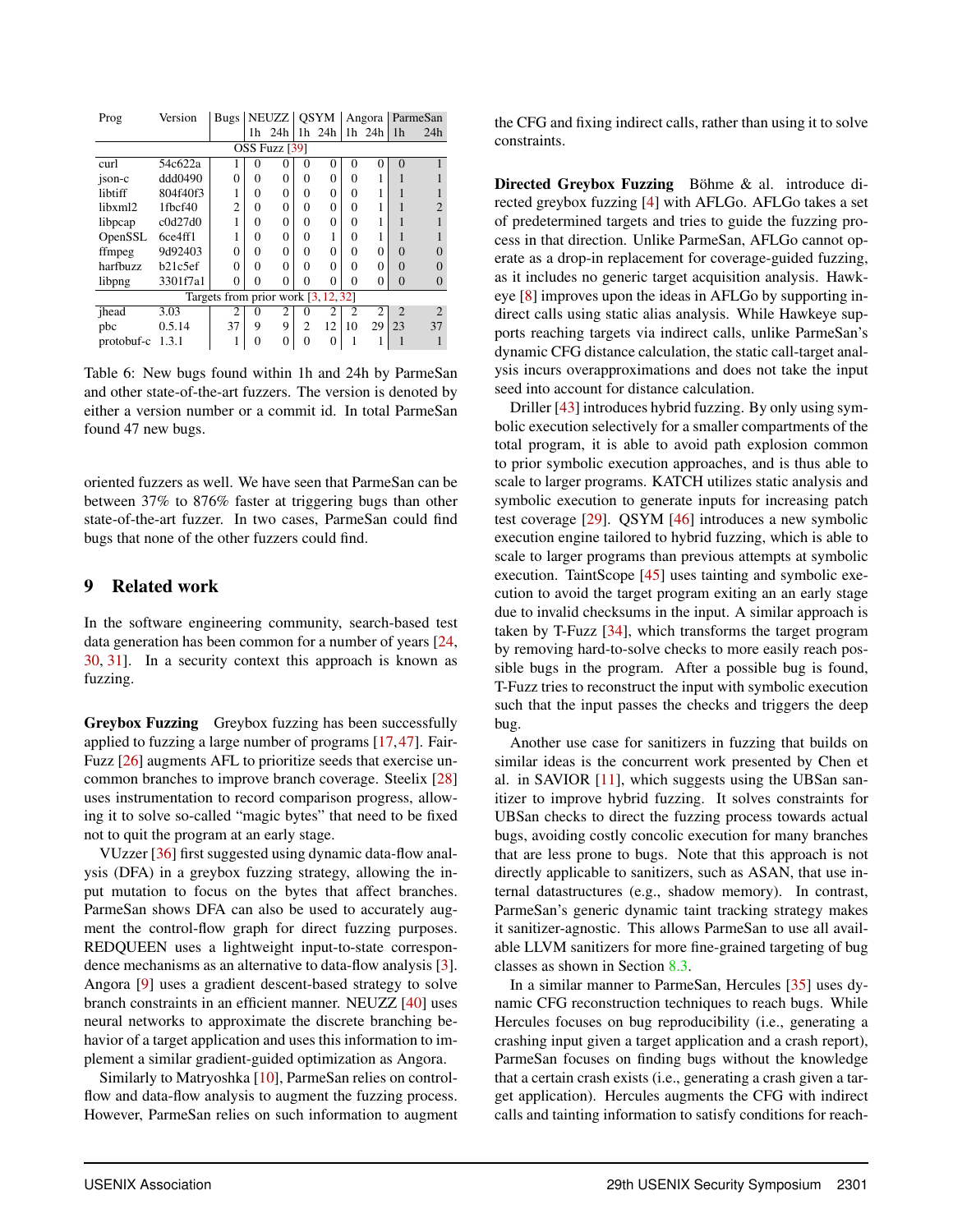ing a target crash site. ParmeSan uses similar information, but instead uses it to improve distance calculations with better estimation of indirect call targets, given the input bytes that the fuzzer is mutating.

## 10 Conclusion

We presented ParmeSan, a sanitizer-guided greybox fuzzing pipeline. ParmeSan leverages off-the-shelf sanitizers, not only for detecting vulnerabilities as commonly used by prior fuzzers, but to actively guides the fuzzing process towards triggering the sanitizer checks. We identified a number of challenges in sanitizer-guided fuzzing, and discussed how ParmeSan addresses them. ParmeSan shows that off-theshelf sanitizers are useful not only for bug detection, but also for finding interesting fuzzing targets that match realworld bugs. ParmeSan trivially retargets the fuzzing strategy to different classes of bugs by switching to a different sanitizer, all in an automated and blackbox fashion. Our experimental results show that ParmeSan finds many classes of bugs with significantly lower time-to-exposure (TTE) than state-of-the-art fuzzers. ParmeSan is *37%* faster than existing state-of-the-art coverage-based fuzzers (Angora) and *288%* faster than directed fuzzers (AFLGo) when covering the same set of bugs. Techniques used by ParmeSan, such as taint-enhanced input mutation and dynamic CFG construction can further benefit other fuzzers. To foster further research and encourage reproducibility, we will open-source ParmeSan upon acceptance of the paper.

## 11 Acknowledgments

We thank our shepherd, Aurélien Francillon, and the anonymous reviewers for their feedback. This work was supported by the EU's Horizon 2020 research and innovation programme under grant agreement No. 786669 (ReAct), by the Netherlands Organisation for Scientic Research through grants 639.023.309 VICI "Dowsing" and 639.021.753 VENI "PantaRhei", by the United States Office of Naval Research (ONR) under contract N00014-17-1-2782, and by Cisco Systems, Inc. through grant #1138109. Any opinions, findings, and conclusions or recommendations expressed in this paper are those of the authors and do not necessarily reflect the views of any of the sponsors or any of their affiliates.

## References

- <span id="page-14-6"></span>[1] DataFlowSanitizer. [https://clang.llvm.org/](https://clang.llvm.org/docs/DataFlowSanitizer.html) [docs/DataFlowSanitizer.html](https://clang.llvm.org/docs/DataFlowSanitizer.html) . Online; accessed 30-March-2019.
- <span id="page-14-7"></span>[2] UndefinedBehaviorSanitizer. [https://clang.llvm.](https://clang.llvm.org/docs/UndefinedBehaviorSanitizer.html) [org/docs/UndefinedBehaviorSanitizer.html](https://clang.llvm.org/docs/UndefinedBehaviorSanitizer.html) . Online; accessed 30-March-2019.
- <span id="page-14-8"></span>[3] Cornelius Aschermann, Sergej Schumilo, Tim Blazytko, Robert Gawlik, and Thorsten Holz. Redqueen: Fuzzing with input-to-state correspondence. In *Network and Distributed System Security Symposium (NDSS 2019)*, 2019.
- <span id="page-14-1"></span>[4] Marcel Böhme, Van-Thuan Pham, Manh-Dung Nguyen, and Abhik Roychoudhury. Directed greybox fuzzing. In *Proceedings of the 2017 ACM SIGSAC Conference on Computer and Communications Security*, pages 2329–2344. ACM, 2017.
- <span id="page-14-4"></span>[5] Marcel Böhme, Van-Thuan Pham, and Abhik Roychoudhury. Coverage-based greybox fuzzing as markov chain. In *Proceedings of the 2016 ACM SIGSAC Conference on Computer and Communications Security*, CCS '16, pages 1032–1043, New York, NY, USA, 2016. ACM.
- <span id="page-14-3"></span>[6] Cristian Cadar, Daniel Dunbar, Dawson R Engler, et al. KLEE: Unassisted and Automatic Generation of High-Coverage Tests for Complex Systems Programs. In *Symposium on Operating Systems Design and Implementation (OSDI)*, volume 8, pages 209–224, 2008.
- <span id="page-14-5"></span>[7] Hongxu Chen, Yuekang Li, Bihuan Chen, Yinxing Xue, and Yang Liu. Fot: a versatile, configurable, extensible fuzzing framework. In *Proceedings of the 2018 26th ACM Joint Meeting on European Software Engineering Conference and Symposium on the Foundations of Software Engineering*, pages 867–870. ACM, 2018.
- <span id="page-14-2"></span>[8] Hongxu Chen, Yinxing Xue, Yuekang Li, Bihuan Chen, Xiaofei Xie, Xiuheng Wu, and Yang Liu. Hawkeye: towards a desired directed grey-box fuzzer. In *Proceedings of the 2018 ACM SIGSAC Conference on Computer and Communications Security*, pages 2095– 2108. ACM, 2018.
- <span id="page-14-0"></span>[9] Peng Chen and Hao Chen. Angora: Efficient fuzzing by principled search. In *IEEE Symposium on Security and Privacy (SP)*, pages 711–725. IEEE, 2018.
- <span id="page-14-10"></span>[10] Peng Chen, Jianzhong Liu, and Hao Chen. Matryoshka: fuzzing deeply nested branches. In *ACM Conference on Computer and Communications Security (CCS)*, London, UK.
- <span id="page-14-11"></span>[11] Yaohui Chen, Peng Li, Jun Xu, Shengjian Guo, Rundong Zhou, Yulong Zhang, Long Lu, et al. SAVIOR: Towards Bug-Driven Hybrid Testing. In *IEEE Symposium on Security and Privacy (SP)*, 2020.
- <span id="page-14-9"></span>[12] Yuanliang Chen, Yu Jiang, Fuchen Ma, Jie Liang, Mingzhe Wang, Chijin Zhou, Xun Jiao, and Zhuo Su. Enfuzz: Ensemble fuzzing with seed synchronization among diverse fuzzers. In *28th USENIX Security*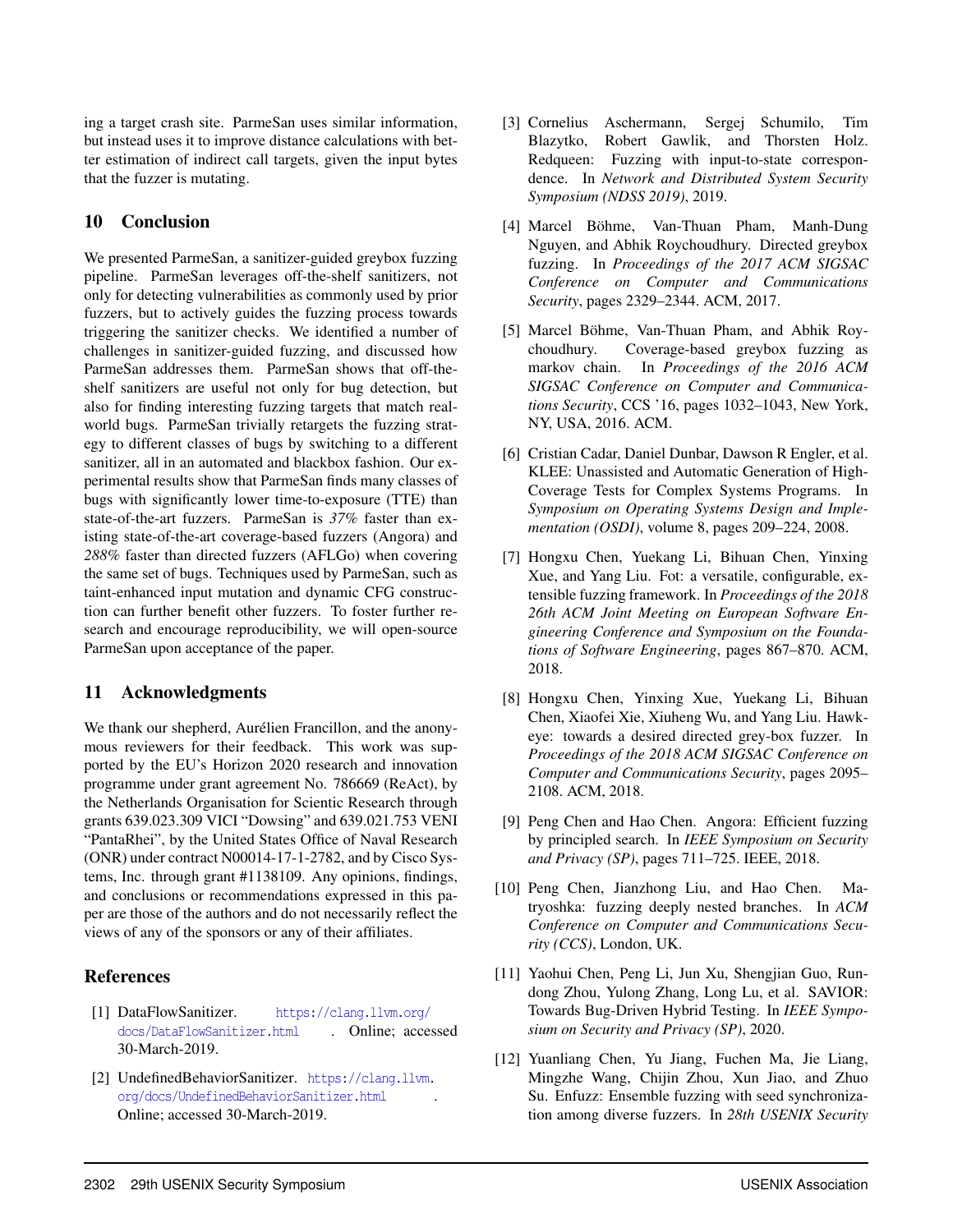*Symposium (USENIX Security 19)*, pages 1967–1983, Santa Clara, CA, August 2019. USENIX Association.

- <span id="page-15-7"></span>[13] Maria Christakis, Peter Müller, and Valentin Wüstholz. Guiding dynamic symbolic execution toward unverified program executions. In *Proceedings of the 38th International Conference on Software Engineering*, pages 144–155. ACM, 2016.
- <span id="page-15-3"></span>[14] LLVM Developers. TySan: A type sanitizer. [https://lists.llvm.org/pipermail/llvm-dev/](https://lists.llvm.org/pipermail/llvm-dev/2017-April/111766.html) [2017-April/111766.html](https://lists.llvm.org/pipermail/llvm-dev/2017-April/111766.html) , 2017. Online; accessed 19-March-2019.
- <span id="page-15-12"></span>[15] Brendan Dolan-Gavitt, Patrick Hulin, Engin Kirda, Tim Leek, Andrea Mambretti, Wil Robertson, Frederick Ulrich, and Ryan Whelan. Lava: Large-scale automated vulnerability addition. In *IEEE Symposium on Security and Privacy (SP)*, pages 110–121. IEEE, 2016.
- <span id="page-15-10"></span>[16] Xiaoning Du, Bihuan Chen, Yuekang Li, Jianmin Guo, Yaqin Zhou, Yang Liu, and Yu Jiang. Leopard: Identifying vulnerable code for vulnerability assessment through program metrics. In *Proceedings of the 41st International Conference on Software Engineering*, ICSE '19, pages 60–71, Piscataway, NJ, USA, 2019. IEEE Press.
- <span id="page-15-5"></span>[17] Shuitao Gan, Chao Zhang, Xiaojun Qin, Xuwen Tu, Kang Li, Zhongyu Pei, and Zuoning Chen. Collafl: Path sensitive fuzzing. In *IEEE Symposium on Security and Privacy (SP)*, pages 679–696. IEEE, 2018.
- <span id="page-15-8"></span>[18] Vijay Ganesh, Tim Leek, and Martin Rinard. Taintbased directed whitebox fuzzing. In *Proceedings of the 31st International Conference on Software Engineering*, pages 474–484. IEEE Computer Society, 2009.
- <span id="page-15-9"></span>[19] Xi Ge, Kunal Taneja, Tao Xie, and Nikolai Tillmann. DyTa: Dynamic Symbolic Execution Guided with Static Verification Results. pages 992–994, 05 2011.
- <span id="page-15-0"></span>[20] Patrice Godefroid, Nils Klarlund, and Koushik Sen. DART: Directed Automated Random Testing. In *Proceedings of the 2005 ACM SIGPLAN Conference on Programming Language Design and Implementation*, PLDI '05, pages 213–223, New York, NY, USA, 2005. ACM.
- <span id="page-15-4"></span>[21] Patrice Godefroid, Michael Y Levin, and David Molnar. SAGE: whitebox fuzzing for security testing. *Queue*, 10(1):20, 2012.
- <span id="page-15-13"></span>[22] Inc. Google. fuzzer-test-suite. [https://github.](https://github.com/google/fuzzer-test-suite) [com/google/fuzzer-test-suite](https://github.com/google/fuzzer-test-suite) , 2018. Online; accessed 30-March-2019.
- <span id="page-15-1"></span>[23] Istvan Haller, Asia Slowinska, Matthias Neugschwandtner, and Herbert Bos. Dowsing for Overflows: A Guided Fuzzer to Find Buffer Boundary Violations. In *Presented as part of the 22nd USENIX Security Symposium (USENIX Security 13)*, pages 49–64, Washington, D.C., 2013. USENIX.
- <span id="page-15-15"></span>[24] Mark Harman. Automated test data generation using search based software engineering. In *Proceedings of the Second International Workshop on Automation of Software Test*, page 2. IEEE Computer Society, 2007.
- <span id="page-15-2"></span>[25] Chris Lattner and Vikram Adve. LLVM: A compilation framework for lifelong program analysis & transformation. In *Proceedings of the international symposium on Code generation and optimization: feedback-directed and runtime optimization*, page 75. IEEE Computer Society, 2004.
- <span id="page-15-17"></span>[26] Caroline Lemieux and Koushik Sen. Fairfuzz: Targeting rare branches to rapidly increase greybox fuzz testing coverage. In *Proceedings of the 33rd ACM/IEEE International Conference on Automated Software Engineer-ing*, 2018.
- <span id="page-15-11"></span>[27] Yiwen Li, Brendan Dolan-Gavitt, Sam Weber, and Justin Cappos. Lock-in-pop: Securing privileged operating system kernels by keeping on the beaten path. In *2017 USENIX Annual Technical Conference (USENIX ATC 17)*, pages 1–13, Santa Clara, CA, July 2017. USENIX Association.
- <span id="page-15-18"></span>[28] Yuekang Li, Bihuan Chen, Mahinthan Chandramohan, Shang-Wei Lin, Yang Liu, and Alwen Tiu. Steelix: program-state based binary fuzzing. In *Proceedings of the 2017 11th Joint Meeting on Foundations of Software Engineering*, pages 627–637. ACM, 2017.
- <span id="page-15-19"></span>[29] Paul Dan Marinescu and Cristian Cadar. KATCH: highcoverage testing of software patches. In *Proceedings of the 2013 9th Joint Meeting on Foundations of Software Engineering*, pages 235–245. ACM, 2013.
- <span id="page-15-6"></span>[30] Phil McMinn. Search-based software test data generation: A survey: Research articles. *Softw. Test. Verif. Reliab.*, 14(2):105–156, June 2004.
- <span id="page-15-16"></span>[31] Phil McMinn. Search-based software testing: Past, present and future. In *2011 IEEE Fourth International Conference on Software Testing, Verification and Validation Workshops*, pages 153–163. IEEE, 2011.
- <span id="page-15-14"></span>[32] Trail of Bits. ProtoFuzz: A Protobuf Fuzzer. [https://blog.trailofbits.com/2016/05/18/](https://blog.trailofbits.com/2016/05/18/protofuzz-a-protobuf-fuzzer/) [protofuzz-a-protobuf-fuzzer/](https://blog.trailofbits.com/2016/05/18/protofuzz-a-protobuf-fuzzer/) , 2016. Online; accessed 31-January-2019.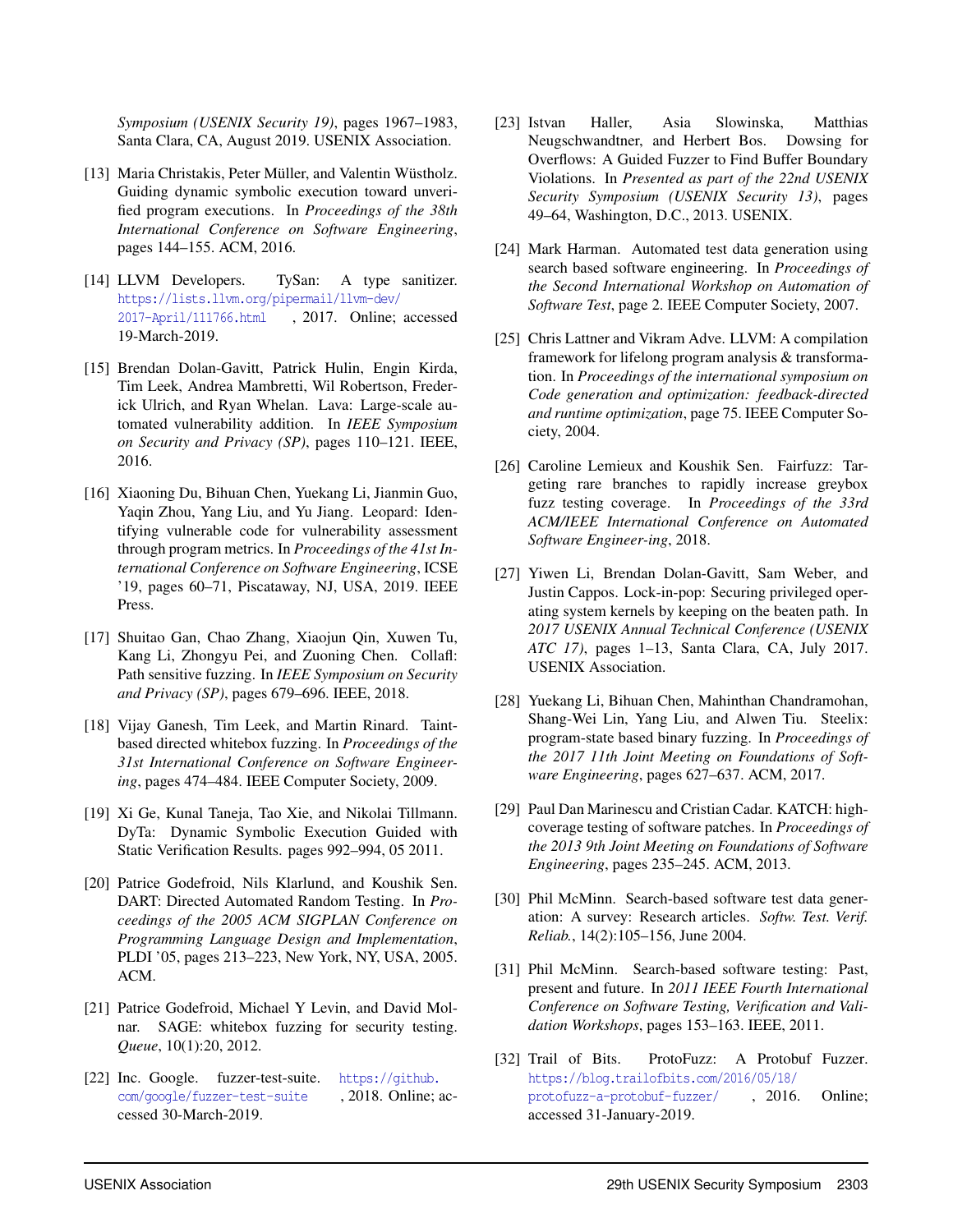- <span id="page-16-8"></span>[33] Mathias Payer, Antonio Barresi, and Thomas R Gross. Fine-grained control-flow integrity through binary hardening. In *International Conference on Detection of Intrusions and Malware, and Vulnerability Assessment*, pages 144–164. Springer, 2015.
- <span id="page-16-15"></span>[34] Hui Peng, Yan Shoshitaishvili, and Mathias Payer. T-Fuzz: fuzzing by program transformation. In *IEEE Symposium on Security and Privacy (SP)*, pages 697– 710. IEEE, 2018.
- <span id="page-16-16"></span>[35] V. Pham, W. B. Ng, K. Rubinov, and A. Roychoudhury. Hercules: Reproducing crashes in real-world application binaries. In *2015 IEEE/ACM 37th IEEE International Conference on Software Engineering*, volume 1, pages 891–901, May 2015.
- <span id="page-16-0"></span>[36] Sanjay Rawat, Vivek Jain, Ashish Kumar, Lucian Cojocar, Cristiano Giuffrida, and Herbert Bos. VUzzer: Application-aware Evolutionary Fuzzing. In *Network and Distributed System Security Symposium (NDSS)*, February 2017.
- <span id="page-16-3"></span>[37] Konstantin Serebryany, Derek Bruening, Alexander Potapenko, and Dmitriy Vyukov. AddressSanitizer: A fast address sanity checker. 2012.
- <span id="page-16-2"></span>[38] Kostya Serebryany. Sanitize, fuzz, and harden your C++ code. In *USENIX Enigma*, 2016.
- <span id="page-16-13"></span>[39] Kostya Serebryany. Oss-fuzz-google's continuous fuzzing service for open source software. 2017.
- <span id="page-16-12"></span>[40] Dongdong She, Kexin Pei, Dave Epstein, Junfeng Yang, Baishakhi Ray, and Suman Jana. NEUZZ: Efficient fuzzing with neural program smoothing. In *IEEE Symposium on Security and Privacy (SP)*, 2019.
- <span id="page-16-4"></span>[41] Stelios Sidiroglou-Douskos, Eric Lahtinen, Nathan Rittenhouse, Paolo Piselli, Fan Long, Deokhwan Kim, and Martin Rinard. Targeted automatic integer overflow discovery using goal-directed conditional branch enforcement. In *ACM Sigplan Notices*, volume 50, pages 473–486. ACM, 2015.
- <span id="page-16-6"></span>[42] Dokyung Song, Julian Lettner, Prabhu Rajasekaran, Yeoul Na, Stijn Volckaert, Per Larsen, and Michael Franz. SoK: sanitizing for security. *arXiv preprint arXiv:1806.04355*, 2018.
- <span id="page-16-14"></span>[43] Nick Stephens, John Grosen, Christopher Salls, Andrew Dutcher, Ruoyu Wang, Jacopo Corbetta, Yan Shoshitaishvili, Christopher Kruegel, and Giovanni Vigna. Driller: Augmenting fuzzing through selective symbolic execution. In *NDSS*, volume 16, pages 1–16, 2016.
- <span id="page-16-7"></span>[44] Jonas Wagner, Volodymyr Kuznetsov, George Candea, and Johannes Kinder. High system-code security with low overhead. In *IEEE Symposium on Security and Privacy (SP)*, pages 866–879. IEEE, 2015.
- <span id="page-16-5"></span>[45] Tielei Wang, Tao Wei, Guofei Gu, and Wei Zou. TaintScope: A checksum-aware directed fuzzing tool for automatic software vulnerability detection. In *IEEE Symposium on Security and Privacy (SP)*, pages 497– 512. IEEE, 2010.
- <span id="page-16-11"></span>[46] Insu Yun, Sangho Lee, Meng Xu, Yeongjin Jang, and Taesoo Kim. QSYM: A practical concolic execution engine tailored for hybrid fuzzing. In *27th USENIX Security Symposium (USENIX Security 18)*, pages 745– 761, 2018.
- <span id="page-16-1"></span>[47] Michal Zalewski. American Fuzzy Lop: a securityoriented fuzzer. [http://lcamtuf.coredump.cx/](http://lcamtuf.coredump.cx/afl/) [afl/](http://lcamtuf.coredump.cx/afl/) , 2010. Online; accessed 31-January-2019.
- <span id="page-16-9"></span>[48] Mingwei Zhang, Rui Qiao, Niranjan Hasabnis, and R Sekar. A platform for secure static binary instrumentation. In *ACM SIGPLAN Notices*, volume 49, pages 129–140. ACM, 2014.

## <span id="page-16-10"></span>A Additional results

In this appendix, we include some additional results of our evaluation of different components of ParmeSan, as well as an evaluation of our target pruning strategy.

## A.1 Impact of different components

In Table [7,](#page-17-1) we present the results on the Google fuzzertest-suite, where we individually disable each of the three core components: lazy sanitizer optimization (*lazysan*), *target pruning*, and the dynamic CFG *dyncfg*. Overall, our results show that each component has a significant impact on fuzzing performance. Note that the lazysan optimization requires the dyncfg component.

When disabling the *lazysan* component, we see a degradation in TTE in almost every single case. The outliers are the bugs in libssh and the memory leak in openssl , where the performance improves when disabling lazysan. As discussed previously, this degradation in performance is due to the fact that the sanitizer is disabled when triggering the bug. Note that ParmeSan will still catch the bug, but triggering the sanitizer might be delayed until the *exploitation phase*.

Overall, we see that the different individual components each contribute significantly to the total performance of ParmeSan. For example, disabling the *lazysan* optimization, increases the TTE by 25%. Likewise, our target pruning accounts for 28% of the improvement. Without target pruning,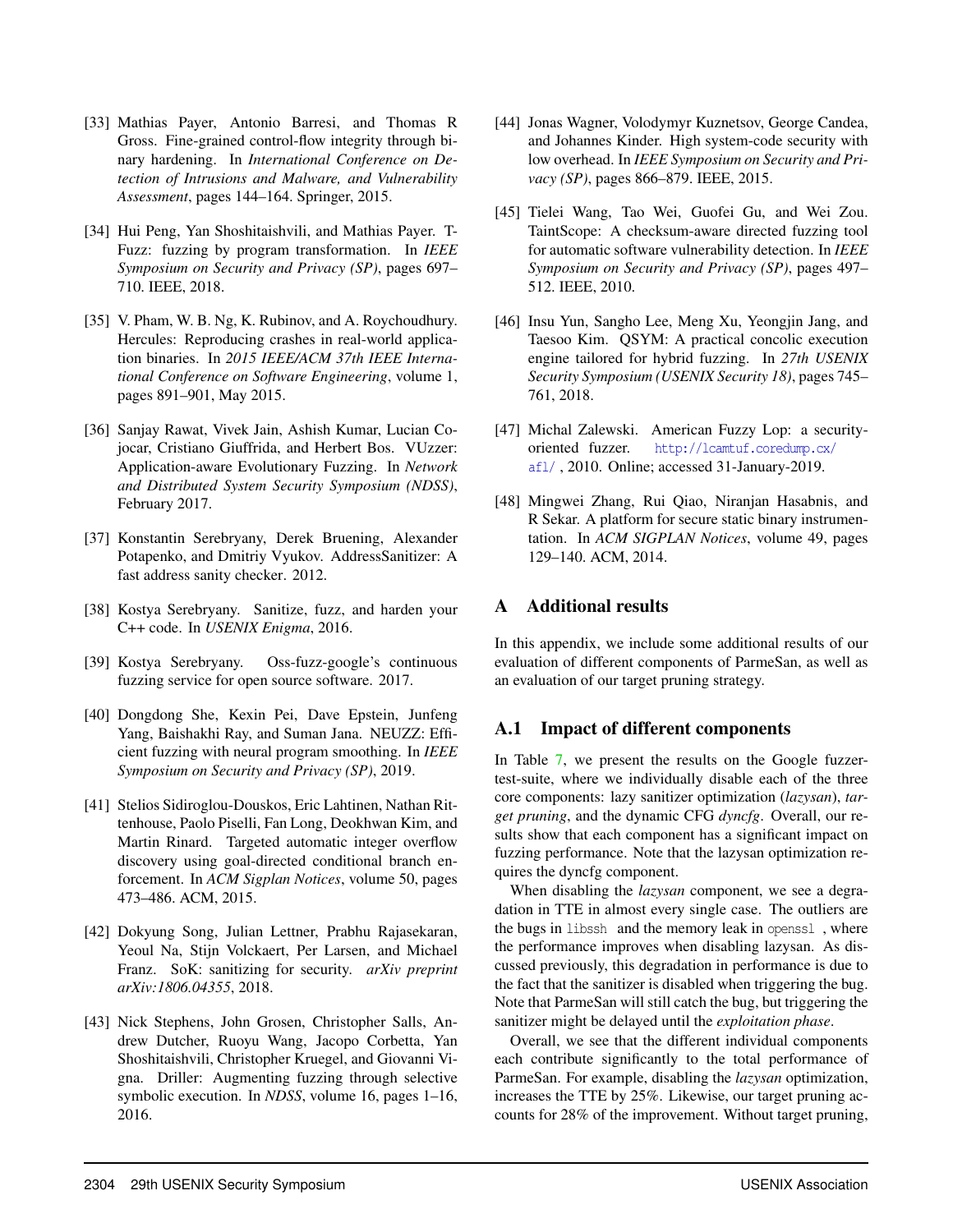<span id="page-17-1"></span>

| Prog                | Type       | Runs | ParmeSan |                 | No lazysan |                   | No pruning |                 | No dyncfg |                   |
|---------------------|------------|------|----------|-----------------|------------|-------------------|------------|-----------------|-----------|-------------------|
| boringssl           | <b>UAF</b> | 10   | 1850     | 25m             | 1850       | 37 <sub>m</sub>   | 2503       | 47m             | 2520      | 51m               |
| c-ares              | <b>BO</b>  | 10   | 200      | 1s              | 200        | 1s                | 260        | 1s              | 200       | 1s                |
| freetype2           | IO         | 5    | 49320    | 43h             | 49320      | 46h               | Х          | Х               | х         | X                 |
| pcre2               | <b>UAF</b> | 10   | 8761     | 8 <sub>m</sub>  | 8761       | 12m               | 29036      | 14m             | 10531     | 12m35s            |
| lcms                | <b>BO</b>  | 10   | 540      | 41s             | 540        | 1 <sub>m10s</sub> | 2990       | 2m10s           | 758       | 1m40s             |
| libarchive          | <b>BO</b>  | 10   | 4123     | 13m             | 4123       | 18 <sub>m</sub>   | 6001       | 20 <sub>m</sub> | 5833      | 21m               |
| libssh              | ML         | 10   | 123      | 50s             | 123        | 31s               | 304        | 1m15s           | 285       | 55s               |
| libxml2             | <b>BO</b>  | 10   | 2701     | 11 <sub>m</sub> | 2701       | 17 <sub>m</sub>   | 5066       | 20 <sub>m</sub> | 5123      | 23m               |
| libxml2             | ML         | 10   | 2554     | 17m             | 2554       | 15m               | 7580       | 22m             | 7966      | 25m               |
| openssl- $1.0.1f$   | <b>BO</b>  | 10   | 543      | 3m4s            | 543        | 4m30s             | 700        | 5m              | 610       | 4m52s             |
| openss $l-1.0.1f$   | ML         | 10   | 709      | 37s             | 709        | 40s               | 719        | 42s             | 713       | 42s               |
| proj4               | ML         | 10   | 80       | 1m26s           | 80         | 1 <sub>m30s</sub> | 83         | 1m40s           | 80        | 1 <sub>m30s</sub> |
| re2                 | <b>BO</b>  | 10   | 3267     | 12m35s          | 3267       | 17m10s            | 3920       | 20m13s          | 3450      | 18m21s            |
| woff2               | <b>BO</b>  | 10   | 83       | 8 <sub>m</sub>  | 83         | 13m               | 91         | 20 <sub>m</sub> | 83        | 13m               |
| woff2               | OM         | 10   | 49       | 12s             | 49         | 19s               | 50         | 20s             | 49        | 19s               |
| <b>Geomean diff</b> |            |      |          |                 | $+0\%$     | $+25%$            | $+19\%$    | $+28%$          | $+17%$    | $+34%$            |

<span id="page-17-0"></span>Table 7: Impact of different components of ParmeSan on branch coverage and time-to-exposure of the bug.

| Prog           | Type       |       | Run time   | Compile time       | Targets      |                          |                |
|----------------|------------|-------|------------|--------------------|--------------|--------------------------|----------------|
|                |            | DFA   | $+$ dyncfg | Target acquisition |              | ParmeSan No c.b. pruning | No pruning     |
| boringssl      | <b>UAF</b> | $2\%$ | 3%         | 200%               | 51           | 51                       | 253            |
| c-ares         | BO         | 5%    | 5%         | 170%               | 21           | 21                       | 36             |
| freetype2      | IO         | 5%    | 5%         | 170%               | 730          | 950                      | 8538           |
| pcre2          | <b>UAF</b> | $2\%$ | 2%         | 190%               | 1856         | 2051                     | 21781          |
| lcms           | BО         | $0\%$ | $1\%$      | 140%               | 95           | 98                       | 785            |
| libarchive     | BO         | $1\%$ | $1\%$      | 170%               | 273          | 340                      | 1431           |
| libssh         | ML         | 3%    | 3%         | 180%               | 55           | 45                       | 229            |
| libxml2        | BO         | $1\%$ | $1\%$      | 210%               | 670          | 751                      | 5131           |
| libxml2        | ML         | 2%    | $2\%$      | 210%               | 670          | 751                      | 5131           |
| openssl-1.0.1f | BО         | $1\%$ | 1%         | 240%               | 43           | 39                       | 304            |
| openssl-1.0.1f | ML         | $1\%$ | $1\%$      | 240%               | 43           | 39                       | 304            |
| proj4          | ML         | 3%    | 3%         | 140%               | 18           | 15                       | 41             |
| re2            | BО         | $1\%$ | $1\%$      | 160%               | 295          | 370                      | 2129           |
| woff2          | BO         | $1\%$ | $2\%$      | 180%               | 24           | 20                       | 33             |
| woff2          | <b>OOM</b> | 10%   | 10%        | 180%               | 24           | 20                       | 22             |
| Geomean        |            | $2\%$ | $2\%$      | 183%               | 112 $(+0\%)$ | 108 $(-3.5\%)$           | $716 (+539\%)$ |

Table 8: Run-time and compile-time overhead introduced by the individual ParmeSan components.

the behavior of ParmeSan becomes similar to baseline Angora, effectively emulating pure coverage-guided fuzzing.

By disabling the *dyncfg* component, we see an increase of 34% in TTE. Note that by disabling this component, we also effectively disable the *lazysan* component, as it relies on the control-flow information available by the *dyncfg* component. We further evaluate the added benefit of the *dyncfg* component in Section [A.1.1](#page-17-2).

#### <span id="page-17-2"></span>A.1.1 Dynamic CFG

Since ParmeSan uses a dynamic CFG to get a better estimate of the distance to the targets, we also want to show that the more accurate CFG actually improves the fuzzing process, rather than adding more overhead. The existing benchmarks—mostly C libraries—rarely contain a lot of indirect calls. However, in many applications (e.g., servers), indirect calls are common. We show the effect of dynamic CFG construction on three different experiments.

We fuzz 4 applications where we artifically demote (a random selection of) of the direct calls to indirect calls (with 2 dummy call targets added) and obtain the targets using the ParmeSan pipeline (with ASan), 3 applications where we demote direct calls and manually target the bug, and finally run the whole ParmeSan pipeline (with ASan) opn 3 real-world applications with a large number of indirect calls. The results for these three experiments can be found in Table [9](#page-18-0). Overall, we see that the dynamic CFG component has a higher impact if there are indirect calls on the path to the bug to be found (e.g., in libjpeg-turbo ). We also kept track of how much time is spent on the dynamic CFG component. Overall the overhead is negligible in most cases, accounting for less than 3% of the total execution time (as shown in Table [8](#page-17-0)).

#### A.1.2 Comparison against SAVIOR

For the sake of completeness, we include Table [10](#page-18-1), which shows how ParmeSan compares against Angora and SAV-